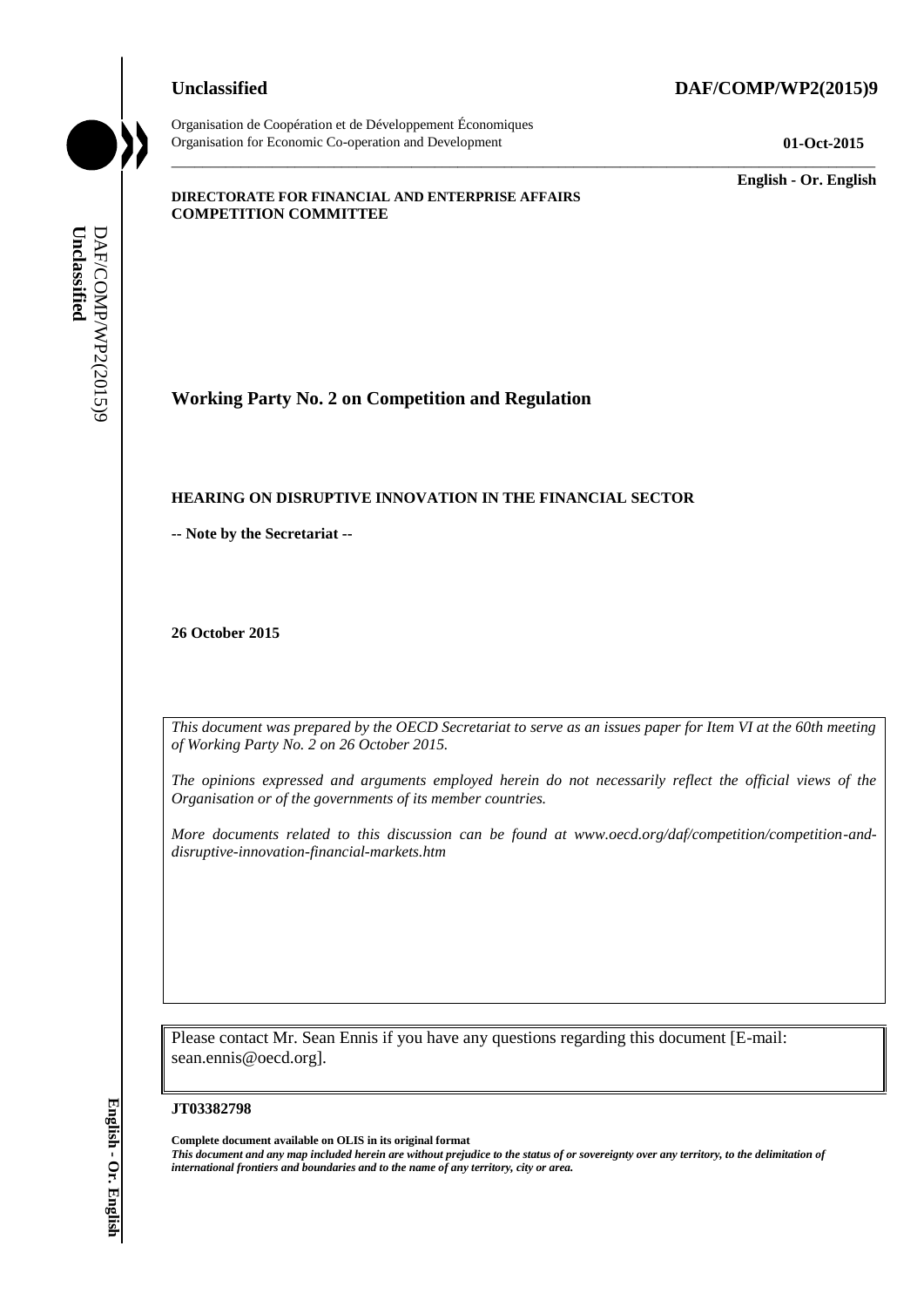# REFINING REGULATION TO ENABLE MAJOR INNOVATIONS IN FINANCIAL MARKETS

## **Issues Paper**

By the Secretariat\*

# **TABLE OF CONTENTS**

| 2.1 |  |
|-----|--|
| 2.2 |  |
| 2.3 |  |
| 2.4 |  |
| 2.5 |  |
|     |  |
| 3.1 |  |
| 3.2 |  |
| 3.3 |  |
| 3.4 |  |
| 4.  |  |
| 5   |  |
|     |  |

# **Figures**

 $\ast$ 

This issues note was written by Sean Ennis of the OECD Competition Division.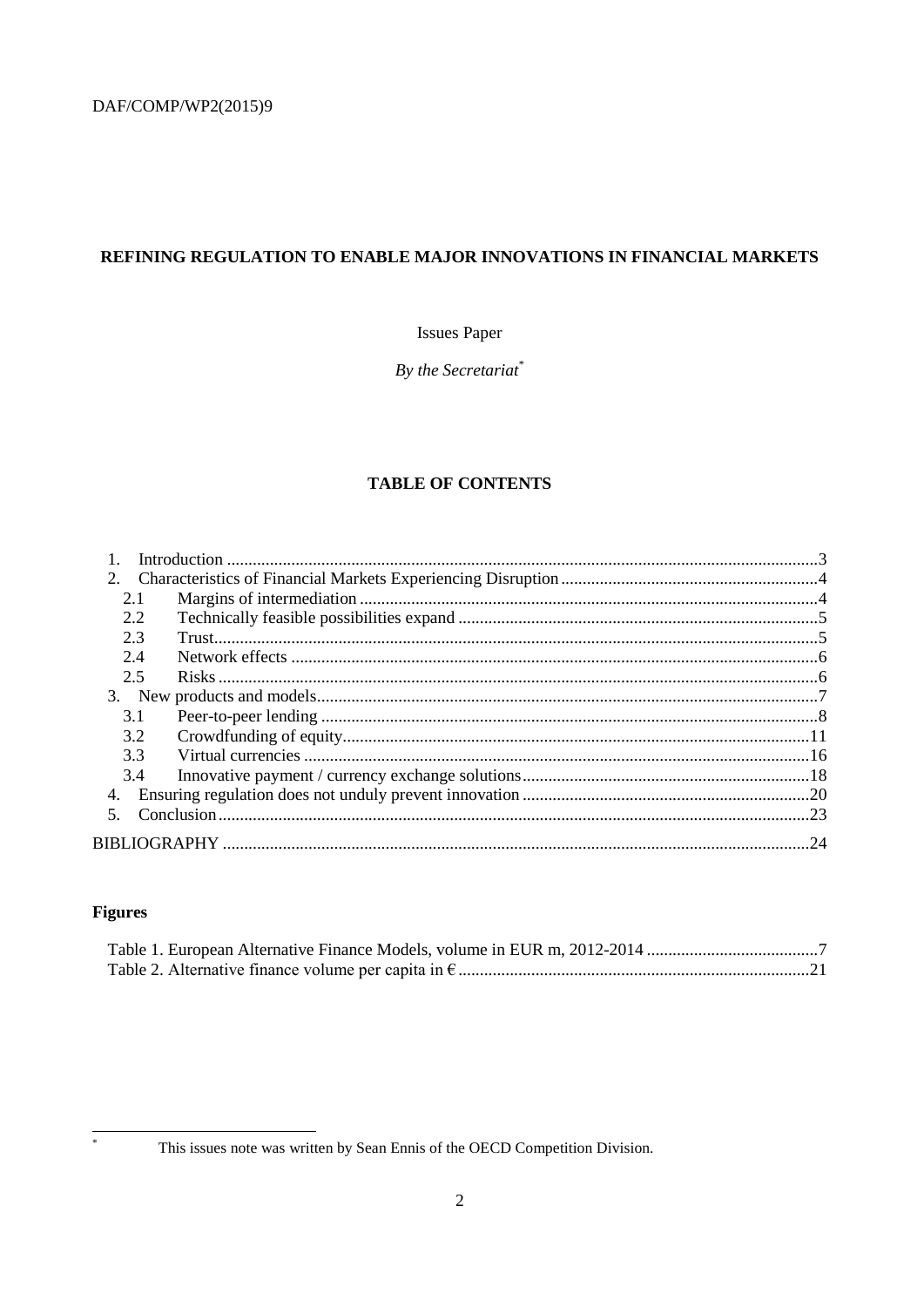#### **1. Introduction**

1. The financial sector is at the heart of the economy, taking in idle capital and lending it to those who put it to use, processing payments, and engaging in a number of tasks required for the various sectors of the economy to function smoothly. While the finance sector's importance is undeniable, it is also clear that what may at first appear to be purely financial and monetary issues can quickly impact the whole economy. As such, it is unsurprising that financial markets are highly regulated, not only to prevent systemic shocks, but also to ensure consumer protection and prevent abuses of market power.

2. While there is consensus on the need for regulation of the financial sector, there remain active discussions about what regulations are necessary, particularly in light of their impacts, whether intended or unintended. Policymakers face a delicate balancing act between constraining potentially beneficial activity and preventing clearly problematic activity. While regulations may act to maintain stability and protect consumers, at other times, they may either prevent new companies with desirable products from coming to market or impose costs that lead existing competitors to leave markets. Compliance with financial regulations imposes costs – Federal Financial Analytics (2014) estimates the costs of new regulation to banks since 2007 as USD 35.5 b, focusing solely on 6 large global systemically important banks. While potentially high, such costs can oddly enough act in favour of established firms, by making small scale activity uneconomic. The costs of regulation to financial actors, like banks, have become so high that a senior executive of one successful and large bank has stated that, in the long run, the regulations will benefit the large banks by driving out smaller competitors.

3. Nonetheless, in part because of new technological possibilities, many new businesses have recently attempted to benefit from market inefficiencies that established banks have been unwilling or unable to explore. Some, if not most of these new entrants are part of the wave of disruptive innovation that has been affecting other sectors of the economy. Disruptive innovation, as discussed in OECD (2015), consists of product or business model breakthroughs that bring radical changes in the market, especially by reducing costs of service delivery; such innovations have the potential to take substantial market activities from pre-existing products and firms, providing that regulation permits and enables such activity.

4. Disruptive innovation in financial markets has a long history, largely based on introducing new product innovations or eliminating high returns from serving as an intermediary for relatively standard transaction types. Recent years have witnessed the introduction of new business models and innovative products that result in lowered costs of transacting for clients. These business models provide competition to the historic products and business models, and have the potential to increase consumer welfare and the growth of the economy.

5. Regulation can facilitate disruptive innovation, but it can also pose obstacles to it. Particularly because of widespread regulation of financial markets, much of which exists to safeguard financial stability and protect consumers, regulations may at times enable transitions to new business models, but often can slow down or prevent such transitions. Competition authorities can play an important role alongside other relevant regulators in advocating regulation that allows beneficial new competition to emerge, while taking due account of key rationales for financial market regulation, such as prudential concerns and the need for consumer protection.

6. This note will examine selected innovations, with a particular view to enhancing competition authority and policymaker awareness of new and developing competitive alternatives and making available information that may be of use in advocacy efforts. Competition authority involvement in these areas is highlighted when known, but it appears that the opportunities for and benefits from pro-competitive advocacy in these areas may be substantial in the future. These innovations are still evolving and rapidly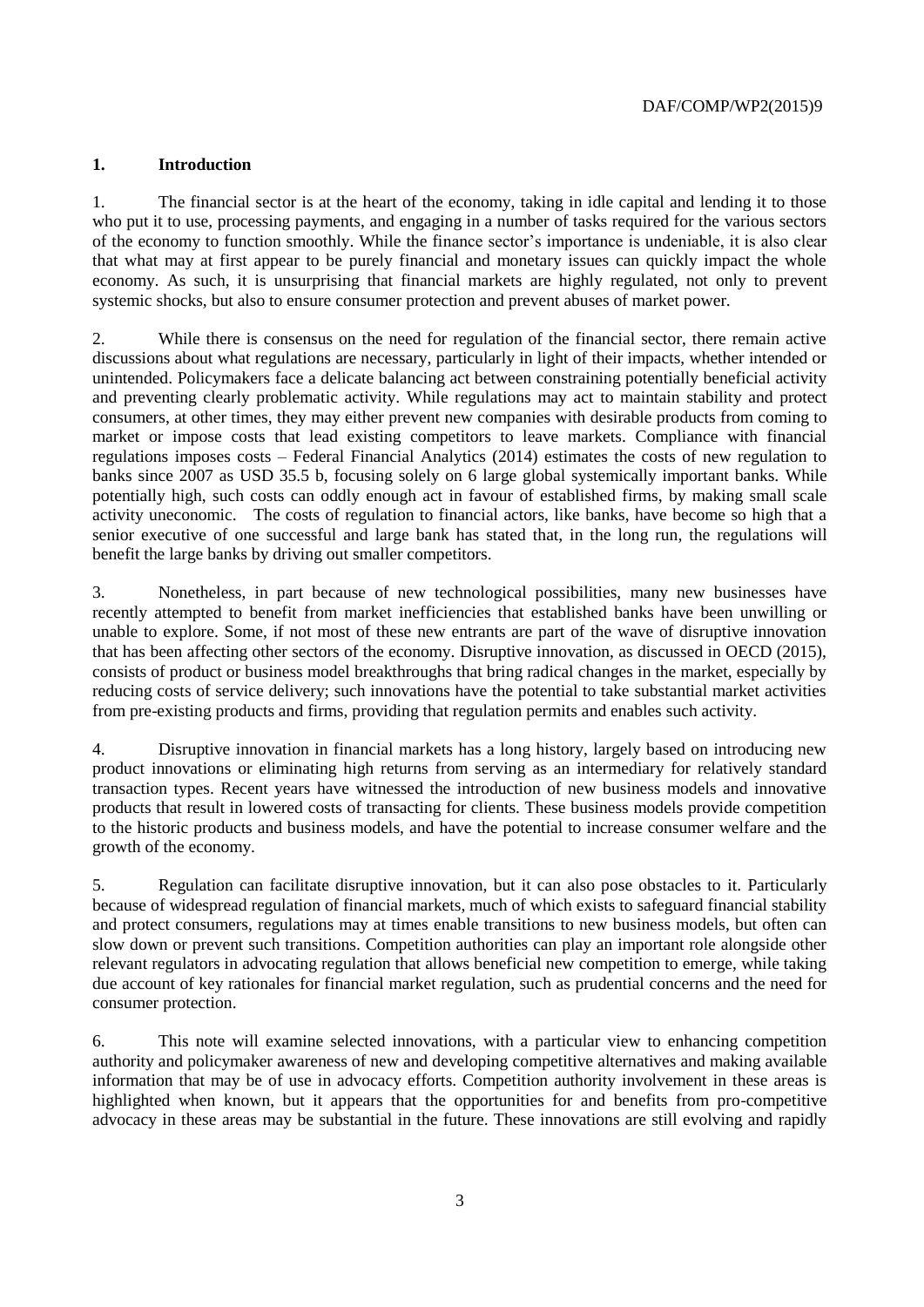growing. As a result, the products described in this note should be viewed as a snapshot that may change significantly in the future.

- 7. The note examines developments in the following primary areas:
	- Peer-to-peer lending;
	- Crowdfunding of equity;
	- Virtual currencies: and
	- Innovative payment / currency exchange solutions.

8. Perhaps the most significant overall development in financial market innovation between 2002 and 2013 is, and will continue to be, the expansion of market-based finance, sometimes referred to as "shadow banking"<sup>1</sup>, which has increased in value of assets from about USD 25 trillion to more than USD 75 trillion over this period. The increasing presence of non-banks in financial market activities previously handled largely by banks is a natural result of risk-based standards for financial reserves, and other legislation encouraging separation of core retail banking from other financial activities. The growth of the main activities of market-based finance merit a full treatment of their own, but will not feature heavily in this note, whose ultimate focus is to point out areas where regulation restricts development of innovation. In the case of market-based finance, however, regulation has not restricted the development but rather expanded it (by having higher regulation of banking and certain other regulated activities, while leaving the shadow banking system largely unregulated).

## **2. Characteristics of Financial Markets Experiencing Disruption**

9. Several characteristics may be individually or jointly present in financial markets that are potentially subject to disruptive innovation. These are:

- Unduly high costs of intermediation;
- New technology;
- Solutions to develop trust; and
- Network effects.

# *2.1 Margins of intermediation*

10. One of the primary characteristics of financial markets experiencing disruption is that margins of intermediation through existing techniques are substantially in excess of those available through the disruptive product or business model. This creates an opportunity for customers, particularly those with a

 $\mathbf{1}$ 

<sup>1</sup> According to the FSB Global Shadow Banking Monitoring Report 2014, "The shadow banking system can broadly be described as credit intermediation involving entities and activities outside of the regular banking system. Intermediating credit through non-bank channels can have important advantages and contributes to the financing of the real economy; but such channels can also become a source of systemic risk, especially when they are structured to perform bank-like functions (e.g. maturity and liquidity transformation, and leverage) and when their interconnectedness with the regular banking system is strong."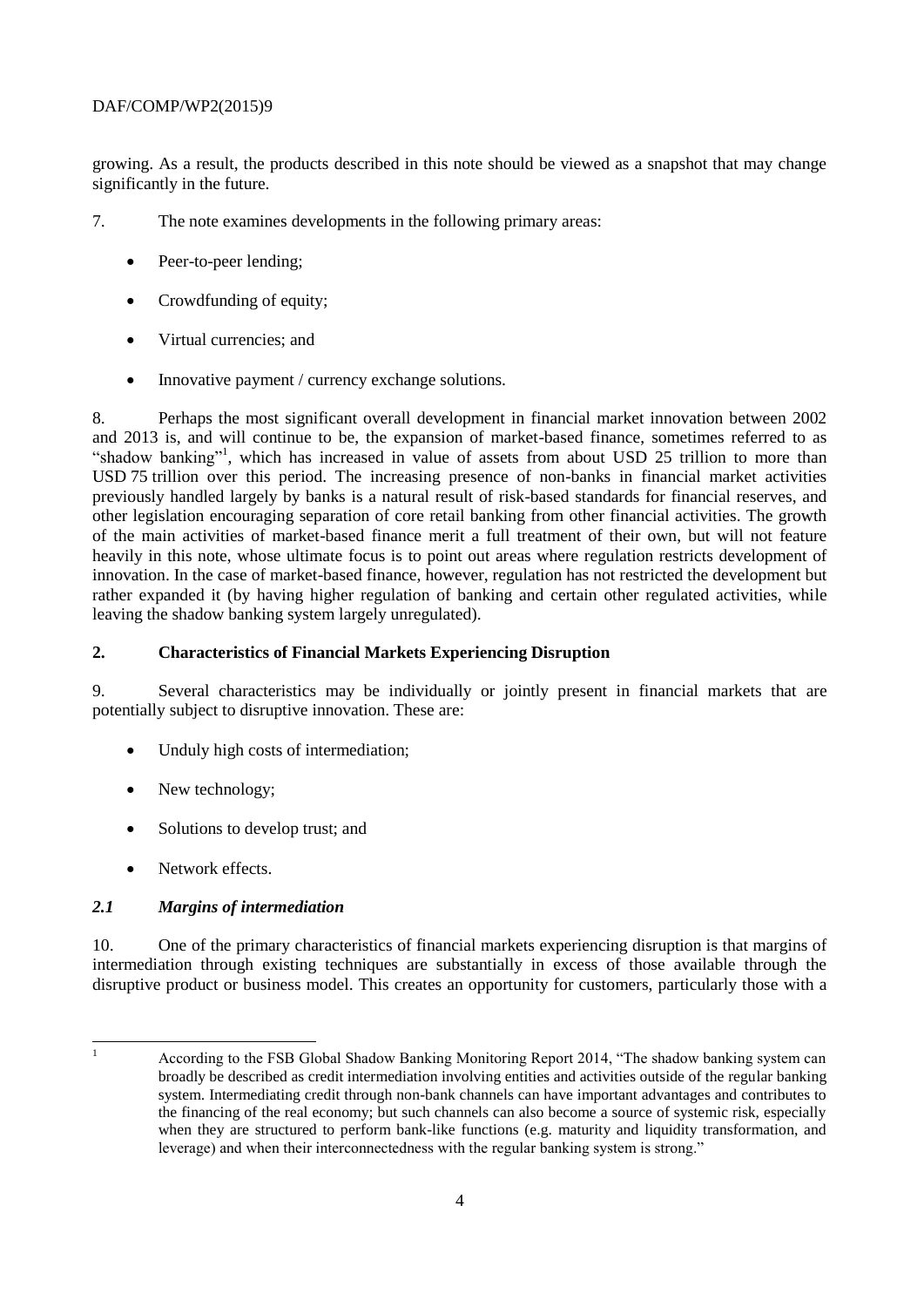standard transaction type, to migrate to the new technology.<sup>2</sup> While peer-to-peer lending – analysed in more detail below – falls within this category, a more dramatic example is provided by the exchange of foreign currencies Foreign exchange transactions often have high margins for retail transactions under USD 100k, for example, which seems to present an opportunity for new business models. According to the Financial Times, while banks "typically charge a margin of 1-5 per cent of mid-market rates, plus a transaction fee", disruptive companies may have a transaction fee of 0.09% to 0.5% of a transaction. Estimates of growth rates for volume of peer-to-peer currency exchange reach  $500\%$  annually.<sup>3</sup> The investigations of agreements to manipulate foreign exchange benchmarks could make customers of exchange more interested in seeking alternatives to standard mechanisms and could further increase demand for such peer-to-peer currency exchange.<sup>4</sup>

#### *2.2 Technically feasible possibilities expand*

11. Another characteristic of financial markets experiencing disruption is technological change. Technological changes can occur in a variety of ways. One fundamental change is in communications costs (such as phone usage costs) which have fallen dramatically in the last two decades, thanks in part to publicly accessible technologies for automatically matching clients (such as over the internet). The development of public block chain methods for performing transactions immediately, which is most notably used by Bitcoin, is another technological change that may allow for broad impact in the future, as the settlement processes for many financial products have a potential to be improved through appropriate use of the technologies popularised by Bitcoin. The increasingly widespread availability of mobile phones in markets without widespread internet availability (such as many developing countries) has created an opportunity to form alternative networks for financial transactions that are based on mobile telecommunications. The increasing use of smart phones, with their built-in computer technology, has created an opportunity for highly portable payments, linking phones to reading payment cards' devices for use by small business people, such as plumbers, consultants or others who do not operate out of a fixed office with a fixed telephone connection.

#### *2.3 Trust*

12. A particular challenge faced by innovative products and business models is how to obtain the trust of the parties to transactions. The demand for new products depends on trust in them by investors, illustrating the generally important role played by the demand side. Investor financial and digital literacy are critical to the uptake of certain financial instruments. The need to establish trust, particularly for depositors, has historically been a challenge for obtaining clients at Internet-only banks, even while brickand-mortar banks handle increasingly large quantities of their retail client activity via the internet and without face-to-face interaction. Regulation can establish the trust necessary for new products to develop.

13. While trust can build from sustained performance over the long-term, peer-to-peer lenders have addressed this issue mainly through the provision of a number of services – including, but not limited to, developing credit models for loan approvals and pricing<sup>5</sup>, performing borrower risk analysis<sup>6</sup>, processing

 $\frac{1}{2}$ Standardised derivatives have moved increasingly to transparent market pricing while customised derivatives necessarily retain customised pricing that, as it happens, have generally higher built-in expected margins than for standardised products.

<sup>3</sup> See FT (2015) Peer-to-peer forex platforms come of age, April 1, 2015.

<sup>4</sup> See Euromoney, August 2014 "Peer-to-peer FX catches on".

<sup>5</sup> For example, Upstart uses an income prediction model based on academic and work history in addition to traditional underwriting criteria – see http://www.betaboston.com/news/2014/04/29/upstart-keepsinnovating-lending-models-to-finance-the-young-and-ambitious/.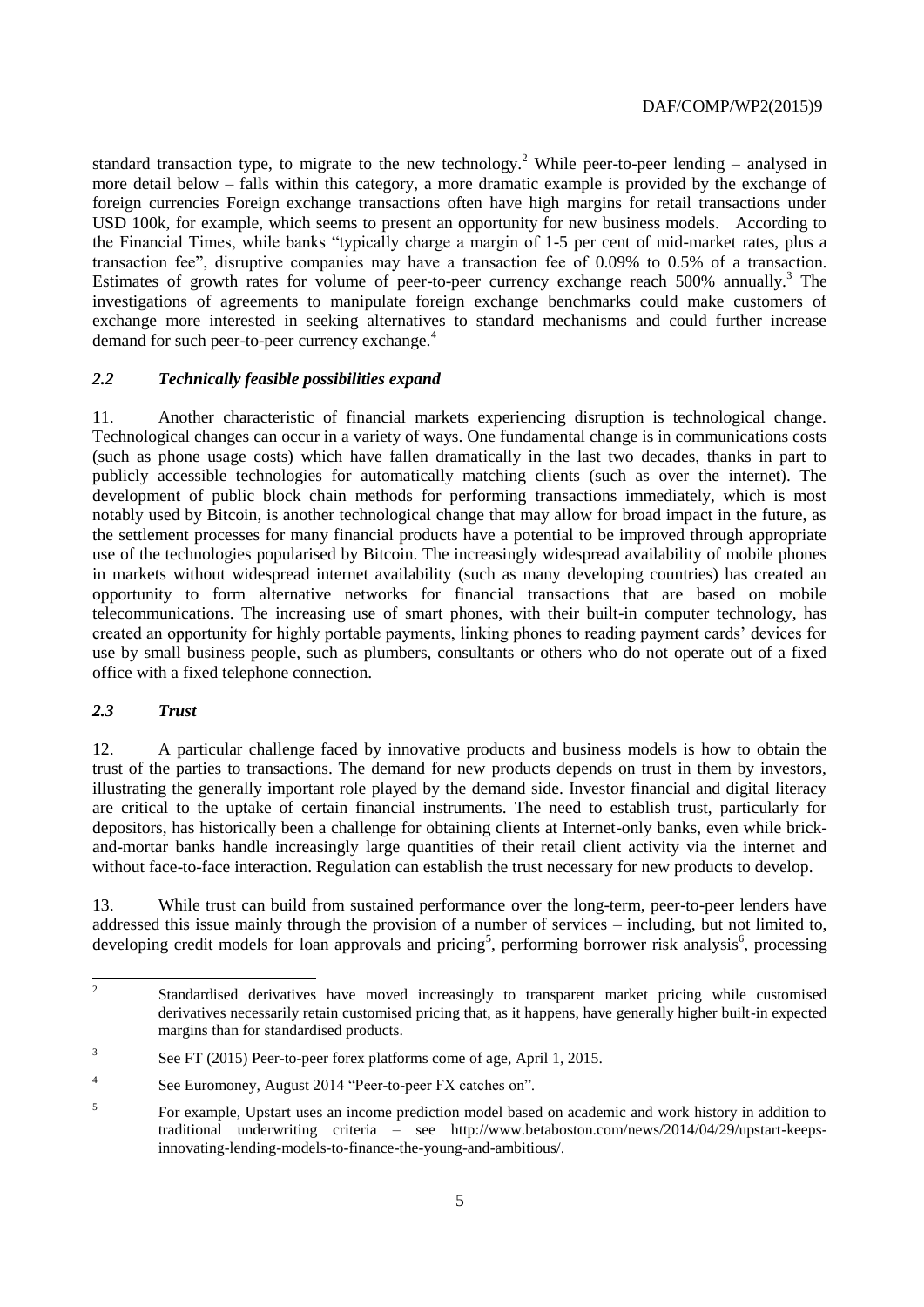payments from borrowers and forwarding those payments to the lenders who invested in the loan, creating a provision fund to safeguard lenders against borrower defaults<sup>7</sup>, providing insurance against default<sup>8</sup>, and attempting to collect payments from borrowers who are delinquent or in default $9$  – with a view to increase confidence by the participants in transactions. Additionally, companies have started to self-regulate and adopt standards that promote customer trust, and to create industry-bodies such as the Peer2Peer Finance Association for this purpose.

## *2.4 Network effects*

14. Another characteristic of financial markets experiencing disruption is often the existence of network effects. These exist when the addition of another user/product or service provides additional benefits to existing users/products or services. For example, one new payment network makes payments directly from user bank accounts, without transiting via a payment card interchange network. This network requires that both the payer and receiver of funds are subscribed to the network. Each new receiver provides a positive externality to existing payers. Such a network can grow very attractive to clients (and difficult to duplicate) if it substantially increases the number of its receiving and paying subscribers. The possibility of the development of market power in such cases is a risk. Smart phones are increasingly having payment systems built into them by their operating system or manufacturer, with at least two large operating systems having introduced payment wallets recently.<sup>10</sup>

## *2.5 Risks*

15. Disruptive technologies, products or methods may in some respects damage intermediary profits, consumers or financial stability in some ways, while helping consumers in others. For example, a 1997 SEC order altered handling rules for stock trading, moving to more transparent prices, including allowing the public to submit binding limit orders. On the one hand, there was a benefit, as bid and ask prices of securities appears to have reduced substantially (e.g., for NASDAQ, by about 30%, reducing dealer profits). On the other hand, there may have been a cost, as some observers argued this reduction in spreads would be combined with less liquidity.<sup>11</sup>

16. Emphasising the importance and risks of reduction in liquidity, changes in technology for trading U.S. Treasury bills, in which an increasing percentage of trades are carried out by high-speed electronic trading, and a co-incident reduction in trading by bank dealers, coincided with an anomalous trading event, the 15 October 2014 flash crash. Over about 12 minutes, a remarkably large price increase and decrease occurred (in particular, a 37-basis point increase and decrease) in the value of a fundamental issue, 10-year Treasuries, seemingly without news that would justify such a change.<sup>12</sup>

<sup>8</sup> This was first introduced by Lending Works.

- <sup>10</sup> See [http://www.forbes.com/sites/greatspeculations/2015/03/13/will-credit-card-companies-reap-the](http://www.forbes.com/sites/greatspeculations/2015/03/13/will-credit-card-companies-reap-the-benefits-of-growing-mobile-payment-market/print/)[benefits-of-growing-mobile-payment-market/print/.](http://www.forbes.com/sites/greatspeculations/2015/03/13/will-credit-card-companies-reap-the-benefits-of-growing-mobile-payment-market/print/)
- <sup>11</sup> Barclay et al. (1999) found that depth of bids in close proximity to the trading price increased after introduction of 1997 SEC.
- <sup>12</sup> See Joint Staff Report (2015) "The U.S. Treasury Market on October 15, 2014" by staff of U.S. Department of the Treasury, Board of Governors of the Federal Reserve System, Federal Reserve Bank of

 $\overline{6}$ This analysis can also be used as a filter to determine who can participate in the platform in the first place, as is the case with Funding Circle.

<sup>&</sup>lt;sup>7</sup> RateSetter was the first company to provide this service, which other peer-to-peer platforms such as Zopa now also provide.

<sup>&</sup>lt;sup>9</sup> Or trying to ensure that debt which has been defaulted on is sold to a debt collection agency, as Zopa does.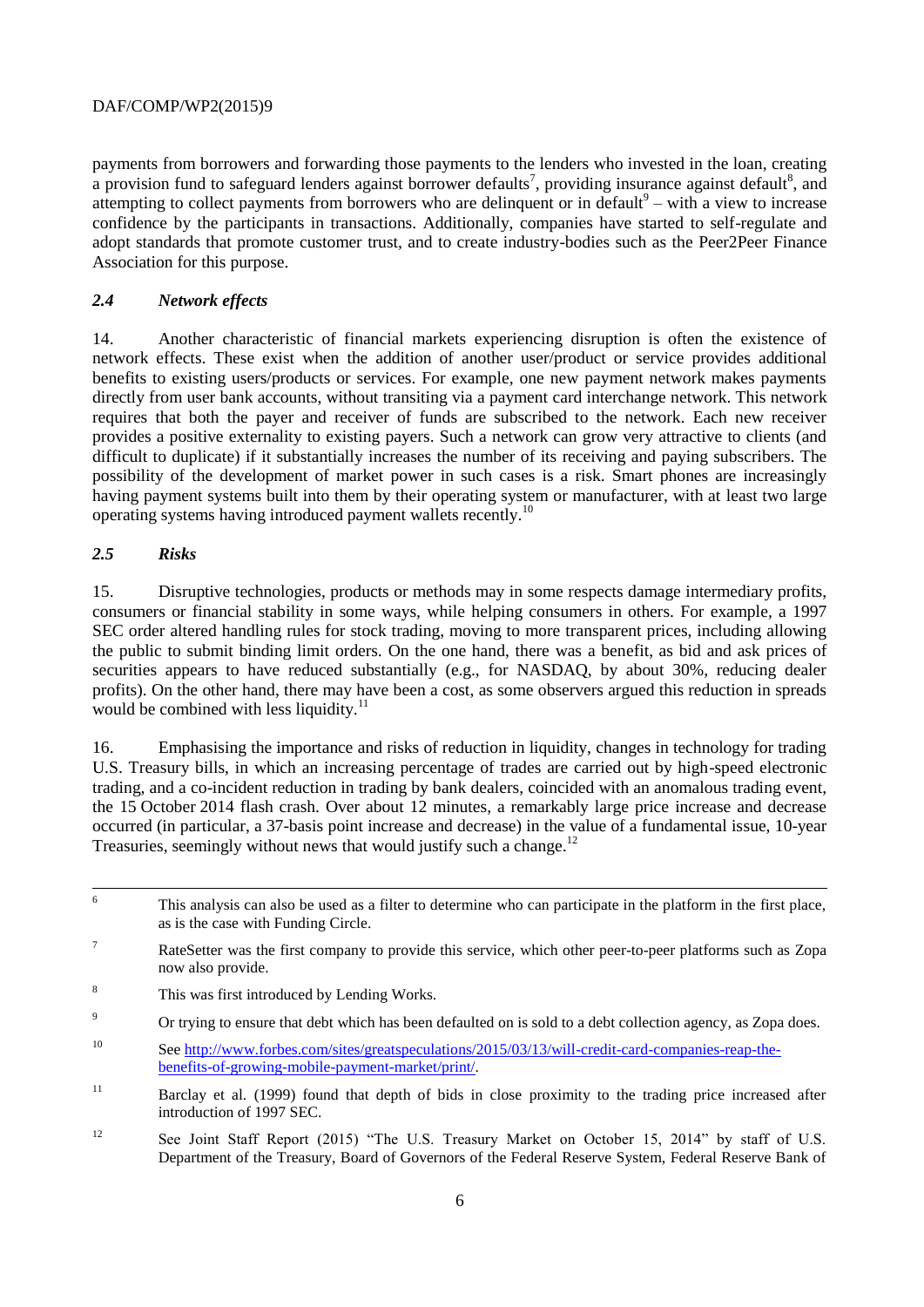17. Thus benefits of disruptive products may need to be weighed against their costs to determine whether public policy should favour the new products and models. Such a weighing can be inherently difficult, particularly when conflicting and influential interests are opposed to the new developments and provide biased information to policy makers. Seeking information from a wide variety of actors and a wide variety of interests, and being impartial in their assessment, may be the only way to ensure a balanced approach.

#### **3. New products and models**

18. Some of the most exciting innovations in financial markets are coming from new products related to internet sourced debt and equity financing. Some of these products are growing at rates that exceed 100% per year. Table 1 shows volumes of funding for large European countries between 2012 and 2014. By 2014, the largest four activities were peer-to-peer debt funding for business (growing at 255%), peer-topeer debt for consumers (growing at 111%), invoice trading (growing at 177%) and equity crowdfunding (growing at 188%). In particular, peer-to-peer debt financing has reached a figure of EUR 2.1 b across Europe in 2014. Penetration of alternative financing mechanisms across countries is highly asymmetric, with the UK accounting for 74.3% of alternative funding in Europe and even a higher percentage for some products, notably invoice trading, for which the UK accounts for 98% of the European activity.<sup>13</sup> Differences in take-up likely vary substantially outside Europe, just as within, but systematic international data was not available to the author at the time of writing.



#### **Table 1. European Alternative Finance Models, volume in EUR m, 2012-2014**

Source: OECD calculations based on Wardrop et al (2015) for the reported subset of 16 European countries.

New York, U.S. Securities and Exchange Commission, U.S. Commodity Futures Trading Commission, 13 July 2015. [http://www.treasury.gov/press-center/press](http://www.treasury.gov/press-center/press-releases/Documents/Joint_Staff_Report_Treasury_10-15-2015.pdf)  [releases/Documents/Joint\\_Staff\\_Report\\_Treasury\\_10-15-2015.pdf](http://www.treasury.gov/press-center/press-releases/Documents/Joint_Staff_Report_Treasury_10-15-2015.pdf)

<sup>13</sup> While alternative funding is rapidly increasing, it is still at levels that are a small fraction of total traditional lending, with traditional business lending in 2014 amounting to GBP 189 b and traditional non-mortgage consumer outstanding loans amounting to GBP 169 b. (See Bank of England tables A5.2 and A8.1.)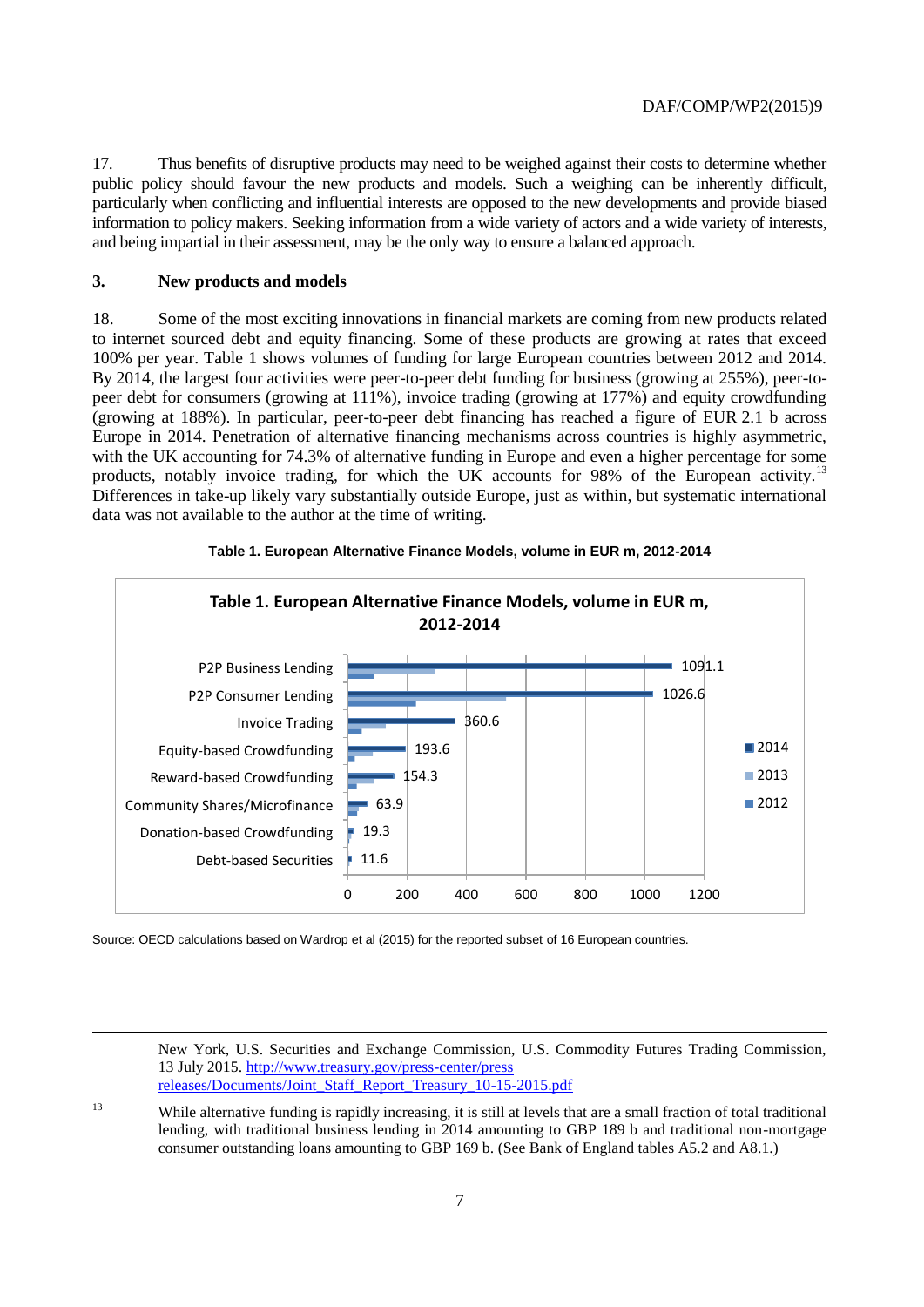- 19. This note examines:
	- Peer-to-peer lending:
	- Crowdfunding equity;
	- Virtual currencies:
	- Innovative payment / currency exchange solutions.

20. The regulatory approaches to these products differ across countries and appear to be associated with both the existence and penetration rates of new products and models. In particular, more restrictive regulatory models appear to suppress the development of new innovative products and business models. Some countries have not adapted their regulatory models to customise them for the risks and needs of new products, which create regulatory uncertainty for innovators. Others are establishing new regulatory structures, but have allowed products to develop in the meantime. For example, by a decision communicated over the weekend of 18-19 July, 2015 the Chinese government determined that the banking regulator will oversee online peer-topeer lending while the securities regulator will oversee crowdfunding equity.

21. This note does not claim to examine all the subjects that merit examination. Robo-financial advice, for example, is a new activity that is garnering interest from regulators.<sup>14</sup>

# *3.1 Peer-to-peer lending*

22. Peer-to-peer lending occurs when a borrower receives a loan directly from multiple individual lenders brought together by a common platform that facilitates lending, evaluation and selection of borrowers, distribution of payments and seeking payments from borrowers who do fall behind in their payments. The bank's typical role as a lender is thus substituted by a direct relationship between a nonbank provider of funds and a borrower. The intermediate platform can still serve to process payments. But the capital is provided directly by individuals.<sup>15</sup> Providers of funds can be individuals, businesses or institutions. Borrowers can be individuals or businesses. Peer-to-peer platforms may specialise to some extent, so that not all peer-to-peer platforms will serve all types of funders or borrowers. The nature, role and market penetration of peer-to-peer finance is rapidly evolving.

23. In several countries, peer-to-peer lending has grown at an extraordinary rate in recent years, notably China, the UK and the US. Peer-to-peer lending occurs both for consumer borrowers and business borrowers. The average UK consumer borrower borrows GBP 5,471 from 201 lenders and the average business borrower borrows GBP 73,222 from 796 lenders.<sup>16</sup> Consumer and business borrowers may have

 $14$ See, for example, Medcraft, Greg (2015) "The future of capital markets in a digital age," 15 September 2015.

<sup>&</sup>lt;sup>15</sup> One substantial difference between peer-to-peer debt finance and bank lending is that the peer-to-peer lenders do not generally create money as they lend sums that investors have committed to the platform, and cannot lend in excess of these commitments. Perhaps oddly, despite the roughly 1:1 ratio of lending to deposits, they may be required or encouraged to set aside capital in some countries. More reasonably, they may be required to ensure that in case of cessation of activities by the intermediary, there would be a reasonable backup option to guarantee ongoing collection of payments for debts and distribution to lenders. One key for this resolution is to have direct contractual commitments between lenders and borrowers, even if the lenders and borrowers are not individually identified to each other. If alternative finance grows to constitute a significant level of total lending, this may reduce lending-based creation of money, and hence play some role in reducing excess liquidity in financial markets.

 $16$  See Baeck et al. (2014).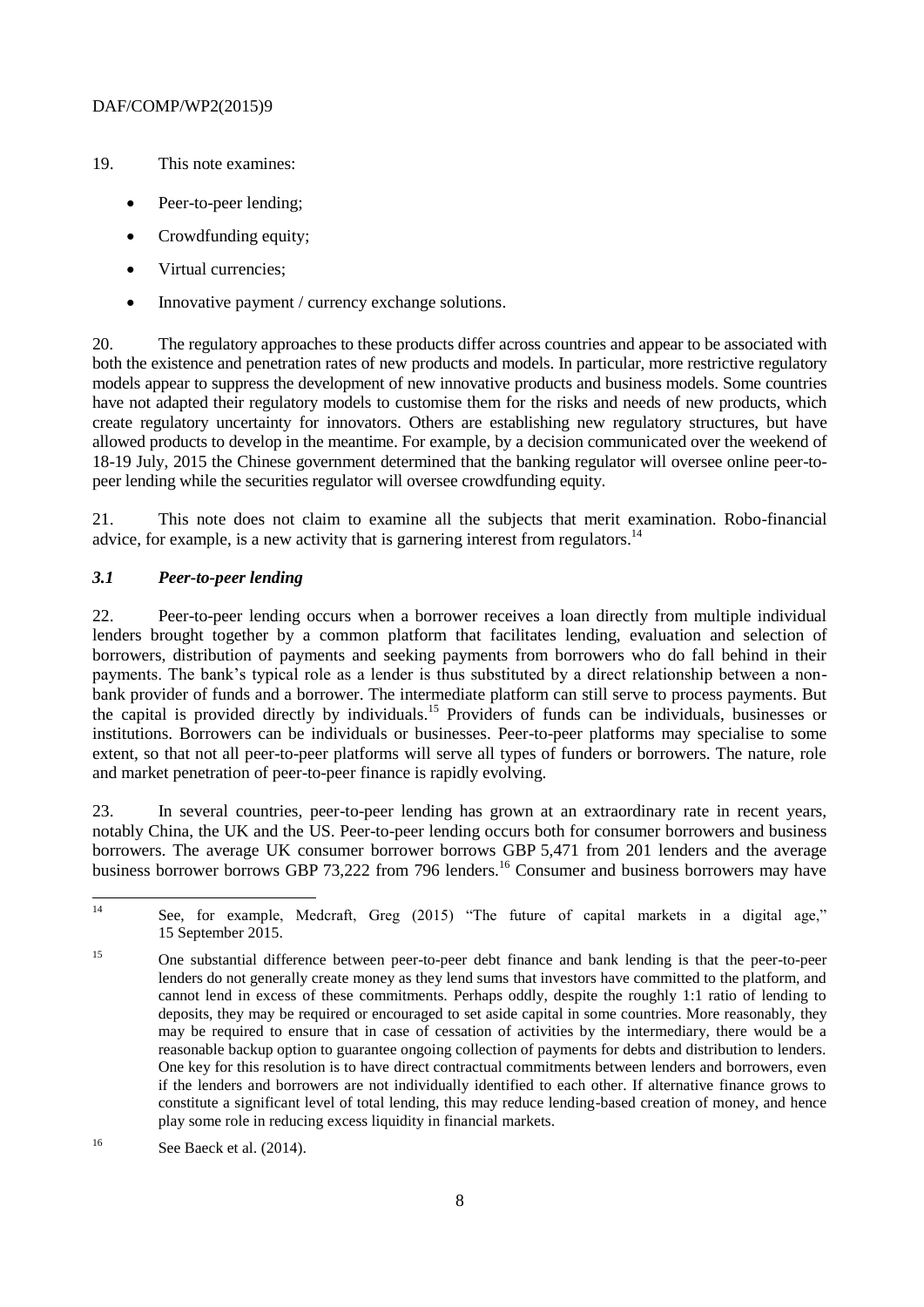very different profiles and interests. For example, consumer borrowers may be interested primarily in low interest rates and attracted to peer-to-peer platforms particularly for this reason. In contrast, businesses may seek fast decisions when banks may take comparatively longer times to respond. For example, some companies have taken advantage of the effects of the Great Recession – where large corporates started delaying payments to small companies as a way to preserve cash, and banks' tightened their lending requirements – by allowing companies to selectively and confidentially sell outstanding invoices to raise working capital. Peer-to-peer lending, while experiencing exponential growth, still constitutes a small percentage of total lending activity. In the UK, Nesta forecast that at the end of 2014, alternative finance would represent 2.4% of cross-national bank lending to SMEs.<sup>17</sup> Peer-to-peer lending is an alternative to more traditional forms of lending activity, notably bank-originated lending. SMEs applying for loans through non-traditional channels such as peer- to-peer lending have often been refused loans through traditional channels. Survey results of UK SMEs suggest that the inability to obtain traditional finance was important for 65% of SMEs applying for online loans.<sup>18</sup> There are substantial differences in the volume of alternative lending by country. Baeck et al. (2015) suggest that alternative finance transactions in the UK in 2014 amounted to EUR 2.3 b, in Germany about EUR 140 m, and in Italy about EUR 8.2 m.<sup>19</sup>

24. The UK's CMA is considering or has recently considered how competition might be restricted for peer-to-peer lending.<sup>20</sup> Much more broadly, the Financial Conduct Authority (FCA) of the UK is particularly active in ensuring that regulations for alternative finance are fit to purpose, with a customised regulatory regime that includes regular reviews to ensure that the applicable regulations are appropriate for public policy needs. If comparative data is anything to go by, at this point, the greatest regulatory challenges for permitting introduction and expansion of alternative finance lies outside of the UK, in countries where "conventional and rules-based approaches"<sup>21</sup> are more likely to be in place.

## *3.1.1 Regulatory challenges ahead*

25. Regulatory requirements to success for peer-to-peer finance include, but are not limited to the following:

- Ensure peer-to-peer lending platforms have the ability to market to all consumers<sup>22</sup>;
- Ensure funds are well secured and consumers protected, without invasive oversight;
- Ensure credit scoring information is broadly available.

26. These are discussed in turn below. Determining the appropriate form and regulation for peer-topeer finance is a challenge, and as with all lending, collecting on bad debts raises particular challenges, as may incentives of firms to make loans without duly considering risks.<sup>23</sup>

 $17$ <sup>17</sup> See Nesta (2014), *Understanding Alternative Finance*.

<sup>&</sup>lt;sup>18</sup> See Baeck, Collins and Zhang (2014).

<sup>&</sup>lt;sup>19</sup> Note that there may be differences in data methods used by different authors calculating levels of alternative finance in an economy.

<sup>20</sup> See [https://www.gov.uk/government/uploads/system/uploads/attachment\\_data/file/428973/Updated\\_Issues\\_Sta](https://www.gov.uk/government/uploads/system/uploads/attachment_data/file/428973/Updated_Issues_Statement_2015.pdf) tement 2015.pdf, accessed 5 August 2015.

<sup>&</sup>lt;sup>21</sup> See Bruce Davis in Wardrop et al.  $(2015)$ , p.38.

<sup>&</sup>lt;sup>22</sup> Requiring consumers to fill out long forms prior to receiving information about the lending product will dampen consumer interest.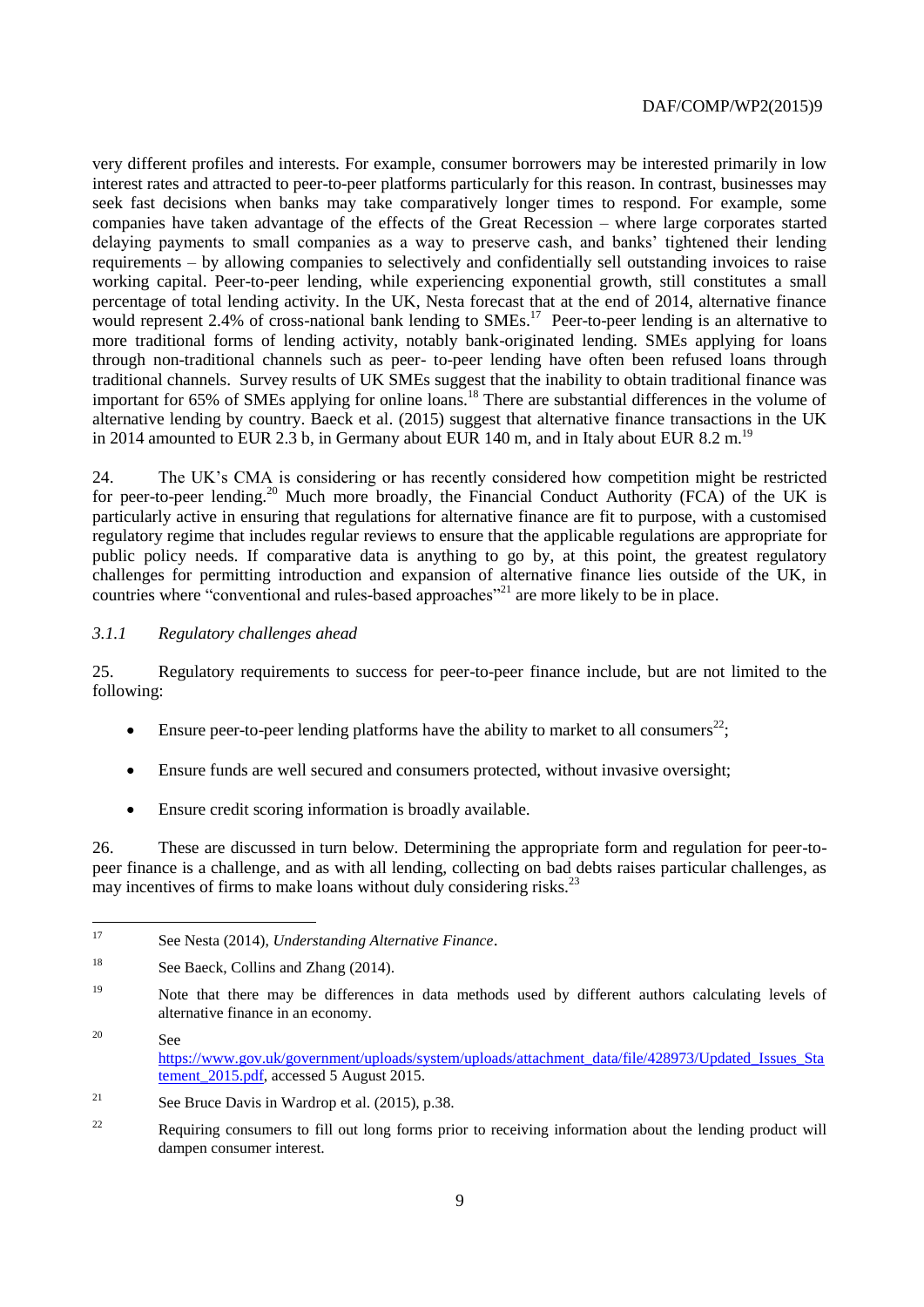## *3.1.1.1 Ability to market*

27. Peer-to-peer finance companies may face limits in some countries over the extent to which they can advertise their products to investors or directly approach investors or borrowers. Recent market developments reviewed above regarding consumer protection already deal with some of the concerns traditionally addressed by regulation. Information disclosure requirements may further reduce some of the risks of such approaches; but if investors and borrowers are able to achieve a mutually satisfactory and better deal through a peer-to-peer finance arrangement than from other more traditional sources, the question must be asked of what level of limitations is appropriate.

28. In this regard, the U.S. example is helpful. In 2008, the Securities and Exchange Commission (SEC) required that peer-to-peer lending companies register their offerings as securities, pursuant to the Securities Act of 1933. This led to the two main players, Prosper and Lending Club, temporarily suspending offering new loans. Once approval from the SEC to offer investors notes backed by payments received on the loans was obtained, Prosper and Lending Club were then able to return to the market subject to SEC supervision.<sup>24</sup>

## *3.1.1.2 Consumer protection*

29. Ensuring consumer protection with these new models is very much in the interests of the industry as a whole<sup>25</sup>, but need not be in the interest of each operator. For example, a strategy of lending to low income, high-risk consumers may yield profits initially, but create a base of risky loans for the future. Regulations to ensure that consumers understand the risks of loans that they receive may be necessary to prevent excessive borrowing by consumers unable to pay loans. On the other hand, account should also be taken of the particularities of the industry in specific jurisdictions – as regards, for example, selfregulation, consumer attitudes towards peer-to-peer lending, and concomitant protection mechanisms set up by the platforms themselves.

# *3.1.1.3 Credit scoring*

30. Credit scoring of individuals and enterprises plays a critical role in permitting borrowers to establish their legitimacy and seek competing offers for a loan. The existence of credible, detailed and effective credit scoring regimes is important for ensuring customers can seek the best competing offers for credit, but is also a necessary condition for the growth of peer-to-peer lending. Countries with regulation that does not create a credible, detailed, effective and accessible regime of credit scoring will not be able to benefit easily from the innovation embodied in peer-to-peer lending. Gathering information for scoring requires careful balancing of consumer privacy against benefits (that ultimately accrue to consumers) of having detailed credit scores available. Particularly when lenders do not have substantial personal knowledge of a borrower, credit scores based on extensive information are a good substitute. Some countries, such as the United States, have put in place a regulatory structure and business practices that involve the availability of highly detailed information for "positive" credit scoring. For example, in the United States, where at least three major companies provide credit scoring information, consumers seeking a loan or credit card can receive fast offers and almost instantaneous responses on requests for credit. In

 $\overline{23}$ <sup>23</sup> For an illustration of complexities in collecting on bad debts, see [http://www.nytimes.com/2015/09/14/business/dealbook/pitfalls-for-the-unwary-borrower-out-on-the](http://www.nytimes.com/2015/09/14/business/dealbook/pitfalls-for-the-unwary-borrower-out-on-the-frontiers-of-banking.html?_r=0)[frontiers-of-banking.html?\\_r=0.](http://www.nytimes.com/2015/09/14/business/dealbook/pitfalls-for-the-unwary-borrower-out-on-the-frontiers-of-banking.html?_r=0) 

<sup>24</sup> See http://techcrunch.com/2012/05/29/peer-to-peer-lending-crosses-1-billion-in-loans-issued/

<sup>&</sup>lt;sup>25</sup> As is made apparent from the creation by a number of major players in the UK of a standard-setting industry body, the Peer2Peer Finance Association.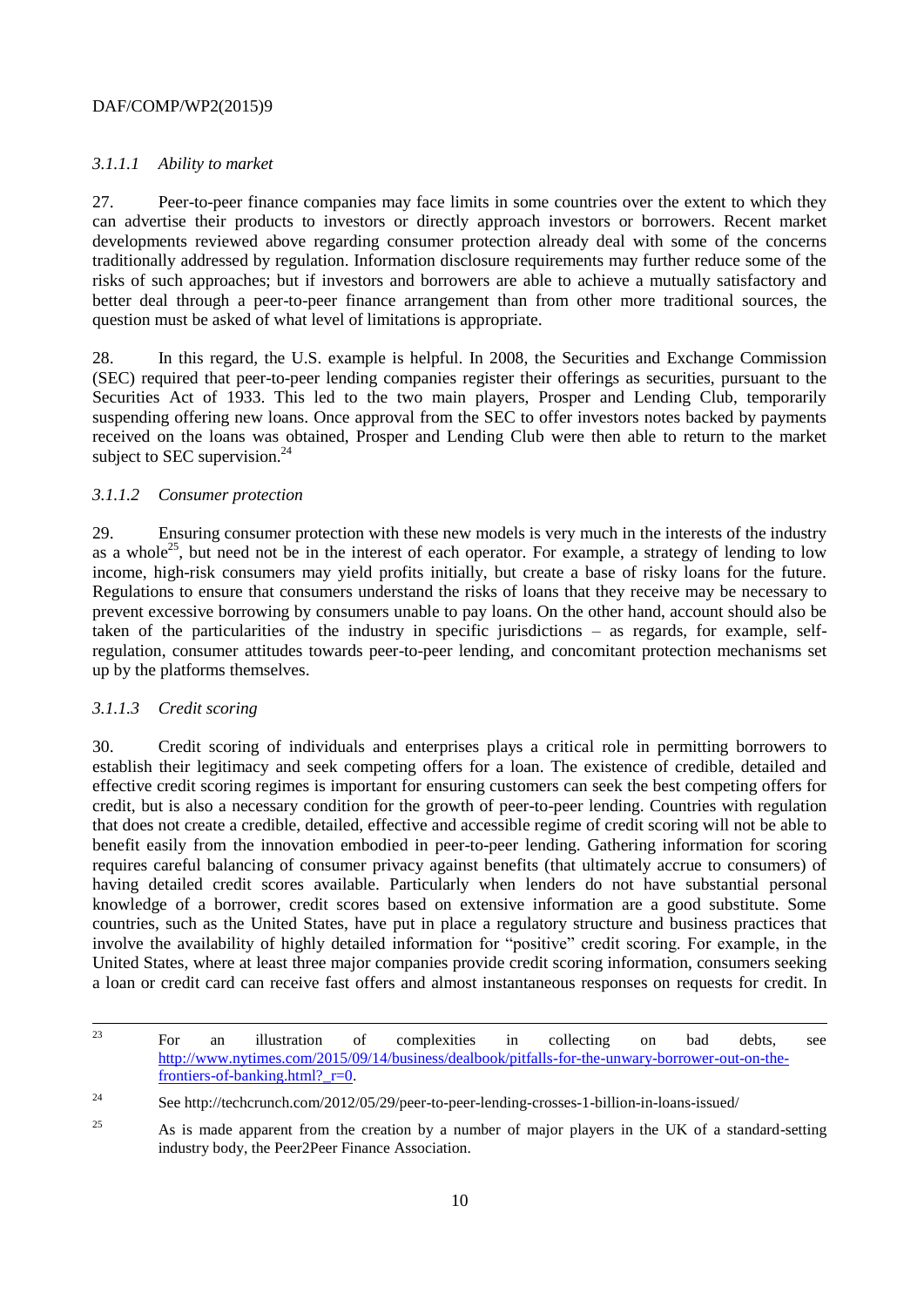contrast, in many other countries, much less information may be available (e.g., the aggregate outstanding debt of each individual may be kept by a central bank) but detailed information on payment (and nonpayment) habits is not available. As a result, consumer loans may require substantially more paper documentation in such countries; the time required to obtain loans can be longer and loans may simply not be available from competitors apart from an individual's bank, due to insufficient information availability.

31. A new European privacy regulation may have the unfortunate consequence of crippling detailed credit scoring for European borrowers and thus make it more difficult for lenders to distinguish low-risk from high-risk borrowers. In particular, the European Commission's General Data Protection Regulation poses substantial risks to competition for lending. "… [T]he proposed regulation will require that banks do not use the data they collected on customers for any purpose other than those for which they were initially collected, without the explicit consent of the customer." (Deloitte, 2015) While low-risk customers may have incentives to allow such data to be collected, Deloitte primary research in France, Germany and the UK suggests that the vast number of customers would refuse consent. (Deloitte, 2015, p. 52)

32. Ensuring that credit scoring is effective and widely available is a challenge common to many countries. For example, in one country, a recent competition authority study notes the limits on the two socalled credit reporting agencies, suggesting that access to and transfer of information is crucial.

33. At the same time, new and original forms of credit scoring are developing, such as Alibaba's scoring system in China. As a major transactor for internet purchases, Alibaba handles many purchase transactions for clients, and produces credit scores for their clients that can be released at the request of the client. Similarly, the most innovative players in the peer-to-peer lending industry are developing improved credit scoring mechanisms, and using it as a comparative advantage for their business model. For example, Upstart uses an income prediction model based on individuals' academic and work history, in addition to traditional underwriting criteria, to develop a statistical model of borrower financial capacity and personal propensity to repay that may be arguably superior to traditional credit scoring mechanisms. Banks are increasingly also adopting such mechanisms.

# *3.2 Crowdfunding of equity*

34. Crowdfunding is an appeal to the general public to raise funds for a specific objective. As used here, the term refers specifically to crowdfunding performed over crowdfunding platforms and often builds on social networks to attract investors or donors. Crowdfunding is particularly noteworthy for providing capital to SMEs (including start-ups). Crowdfunding can also provide revenue for start-up companies via rewards, such as preselling of products that will be produced. This section focuses on crowdfunding of equity, so excludes the rewards option. The nature, role and market penetration of crowdfunding is rapidly evolving.

35. Crowdfunding for equity may, in some cases, be similar to venture capital on a small scale. Venture capital has a low success rate counterbalanced by average returns that are attractive as a result of a portfolio of investments with occasional successes that have a much higher-than-market return on investment. At other times, though, crowdfunding may be much more like providing equity to mid-sized or small companies with a high chance of success (e.g., funding for an expansion of a proven business). The volume of crowdfunding of equity appears to be growing more slowly than peer-to-peer finance for debt. Business angels are increasingly using crowdfunding as a form of investment, potentially blurring distinctions between different forms of finance for enterprises.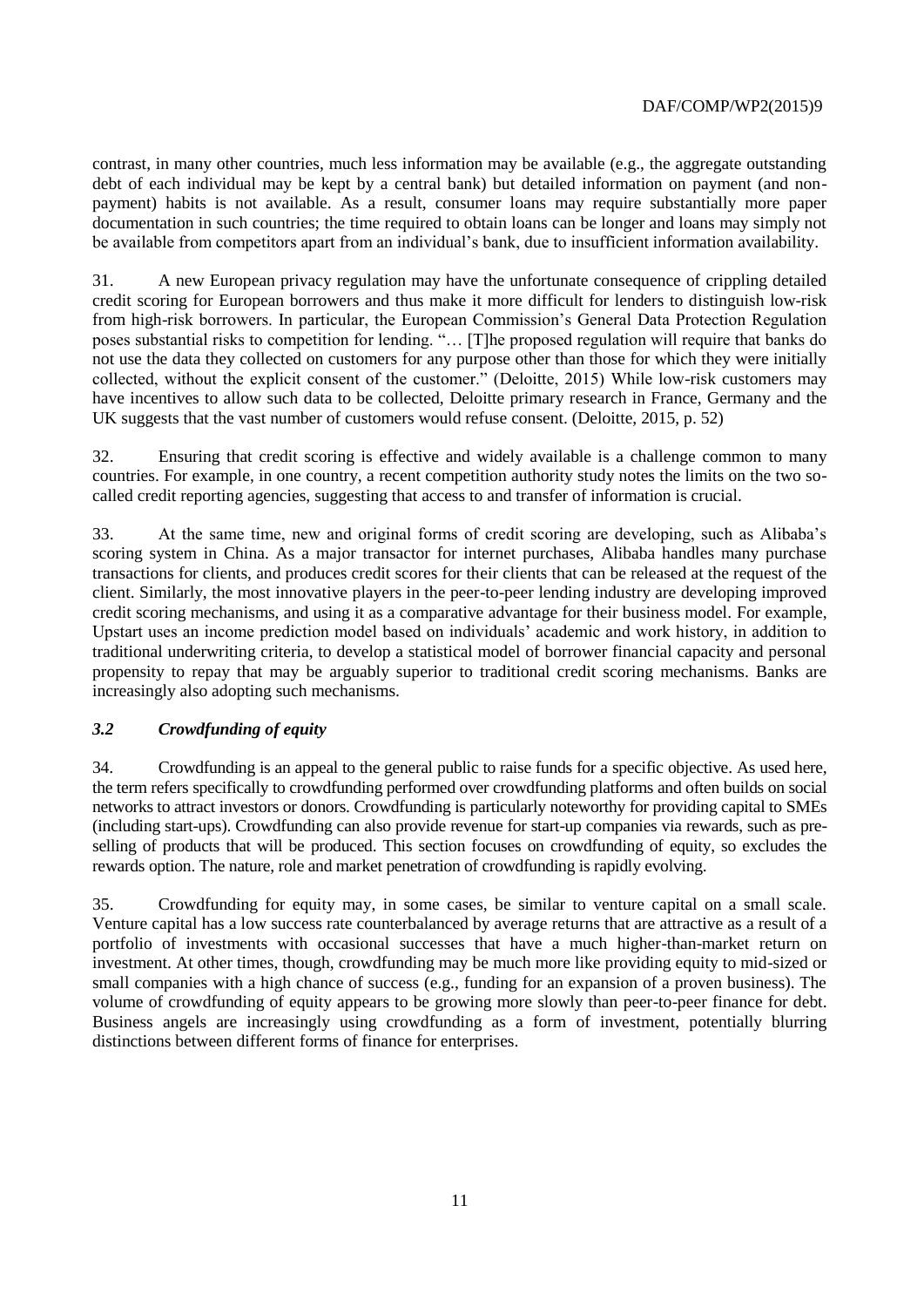36. Crowdfunding platforms are (currently) Internet-based websites that serve as a sort of intermediary, allowing the seeker of finance to explain their project or product to investors. Often, campaigns need to reach or exceed a minimum level of funding commitments prior to those who have committed to provide funding actually providing finance. If a campaign does not reach the minimum level, then it is simply not funded at all.

## *3.2.1 Regulatory challenges ahead*

37. Regulation of crowdfunding (and peer-to-peer finance) may be justified by a variety of risks. These include risks of  $26$ :

- project failure;
- platform failure;
- fraud;
- lack of an exit option; and
- setting inappropriate valuation for the new business.

38. Weighing these risks against potential benefits of crowdfunding, there are at least three particular regulatory challenges related to growth of equity crowdfunding. These are:

- rules restricting public offerings (and notably their advertising);
- rules requiring that investors have, in some well-defined sense, high net worth and investing sophistication; and
- due diligence on the offering.

39. OECD countries have pre-existing rules on public offerings of securities. These rules have been typically been adapted primarily around large-scale offerings and impose many restrictions on the sale of shares to investors. There is a high fixed cost, for example, to issuing stock in a way that has been approved by securities regulators. This fixed cost has effectively limited public offerings to large scale efforts and excluded many SMEs from participation in widespread public offerings. On the grounds that large investors are more likely to appropriately judge and diversify their investments, rules may permit marketing of new issues only to large and sophisticated investors, often without regard to the aggregate size of the offering or the amount being collected from individual investors. Most small investors would not qualify under the criteria for large and sophisticated investors, so many investors have been excluded from participation by the standard models of equity regulation. While such models may be appropriate for large scale financial offerings, and provide substantial protection against fraud and misleading offerings, policymakers are increasingly recognising the limitations imposed by such models. In particular, not only are some investors excluded from a product category, but the high costs of registration effectively exclude many firms that would wish to make a small equity offering from marketing the offering to the public as well. The consequence of this is that while a number of crowdfunding companies have been operating in a variety of markets, they mainly operate a compensation system based on rewards instead of equity.<sup>27</sup>

<sup>27</sup> These include IndieGoGo (founded in 2008), Kickstarter (founded in 2009), and others.

 $26$ See OECD (2014), pp 10-11.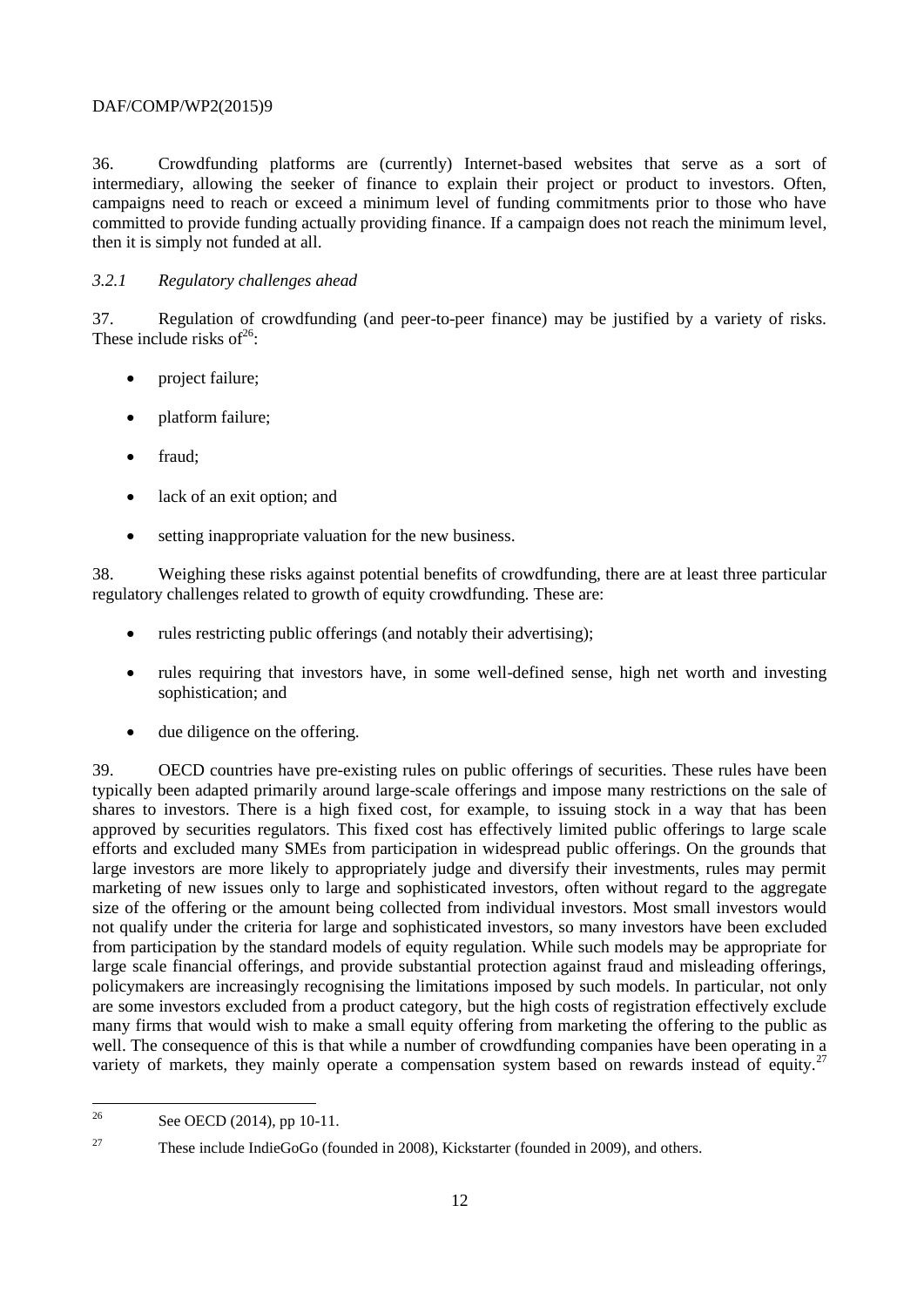Nonetheless, equity crowdfunding has been growing recently in Europe: it has been estimated, for example, that EUR 82.6 million were provided by equity-based crowdfunding platforms in Europe in 2014, excluding the UK– of which EUR 29.8 m in Germany, EUR 18.9 m in France, EUR 11.1 m in the Netherlands and EUR 10.5 in Spain –, up from EUR 18.4 m in 2012. The UK, on its own, dwarfs the rest of the continent, with EUR 111 m of equity crowdfunding in 2014. (Waldorf, 2015)

40. Recognising the potential value of crowdfunding, while weighing this against the substantial risks that investors may over-invest in one issue without diversification, governments are increasingly moving to introduce tailored rules that enable crowdfunding equity to work without undue restrictions. For example, in the U.S., the JOBS Act was passed in 2012. This legislation reduced rules on advertising of equity issues, with Title II (implemented in September 2013) allowing public advertising of fundraising. However, it continued to restrict the right to invest to Accredited Investors, defined as those who earned more than USD 200k per year, had a net worth of over USD 1 m or had more than USD 5 m in assets. Title IV/Regulation A+ which came into force in June 2015, resolves this dilemma, by opening the door to non-Accredited Investors, in addition to allowing fundraisers to test the water on interest prior to finalising the offer (with appropriate qualifications). However, a number of challenges are likely to remain to using this procedure, including the still-high cost of preparing the submission, estimated around USD 100k, the requirement for SEC approval remains which allegedly took on average 300 days between 2012 and 2014. This means that for a company raising funds, it is still cheaper and faster to raise funds via the pre-existing Regulation D for Accredited Investors (thus excluding the general public) which in 2014 alone raised more than USD 1 trillion.<sup>28</sup> It does appear that there has been a gap, in the US, in the ability to raise finance by issuing equity for small companies that cannot afford the expense of an SEC filing and appropriate state filings. New more customised rules for small issues could alter this in the future.

41. Internationally, a number of different approaches have been adopted as regards equity crowdfunding, including the following<sup>29</sup>:

- **Australia** In May 2014, the Corporations and Market Advisory Committee (CAMAC) adopted regulation focused solely on equity crowdfunding. The main restrictions were: issuers face a fundraising limit of AUD 5 million per 12-month period; and investors are limited to AUD 2.5 K per issuer, and AUD 10 K in total per 12-month period.
- **Austria –** Austria has just introduced regulation on equity crowdfunding.
- **Belgium**  Belgium has adopted specific legislation which has broadened the prospectus exemption for public crowdfunding offers. Furthermore, some intermediaries operating under a "crowdfunding" exception will not require prior licensing as investment firms.
- **Canada**  Crowdfunding in Canada was legal under two existing prospectus exemptions, one that allows targeting wealthy individuals and the other related to selling securities on the internet. On May 2015, six provincial securities regulators (British Columbia, Saskatchewan, Manitoba, Quebec, New Brunswick and Nova Scotia) announced the implementation of two additional substantially harmonized equity crowdfunding exemptions which permit start-up and early stage companies to raise capital without having to comply with the prospectus requirement and the dealer registration requirement. These new exemptions are available only to early-stage

<sup>28</sup> <sup>28</sup> See Basenese, Louis (2015) "SEC finally okayed crowdfunding for masses?" Wall Street Daily, 8 April. http://www.wallstreetdaily.com/2015/04/08/crowdfunding-regulation-a-plus/

<sup>&</sup>lt;sup>29</sup> See Waldorf (2015); European Crowdfunding Network (2014); European Commission (2014).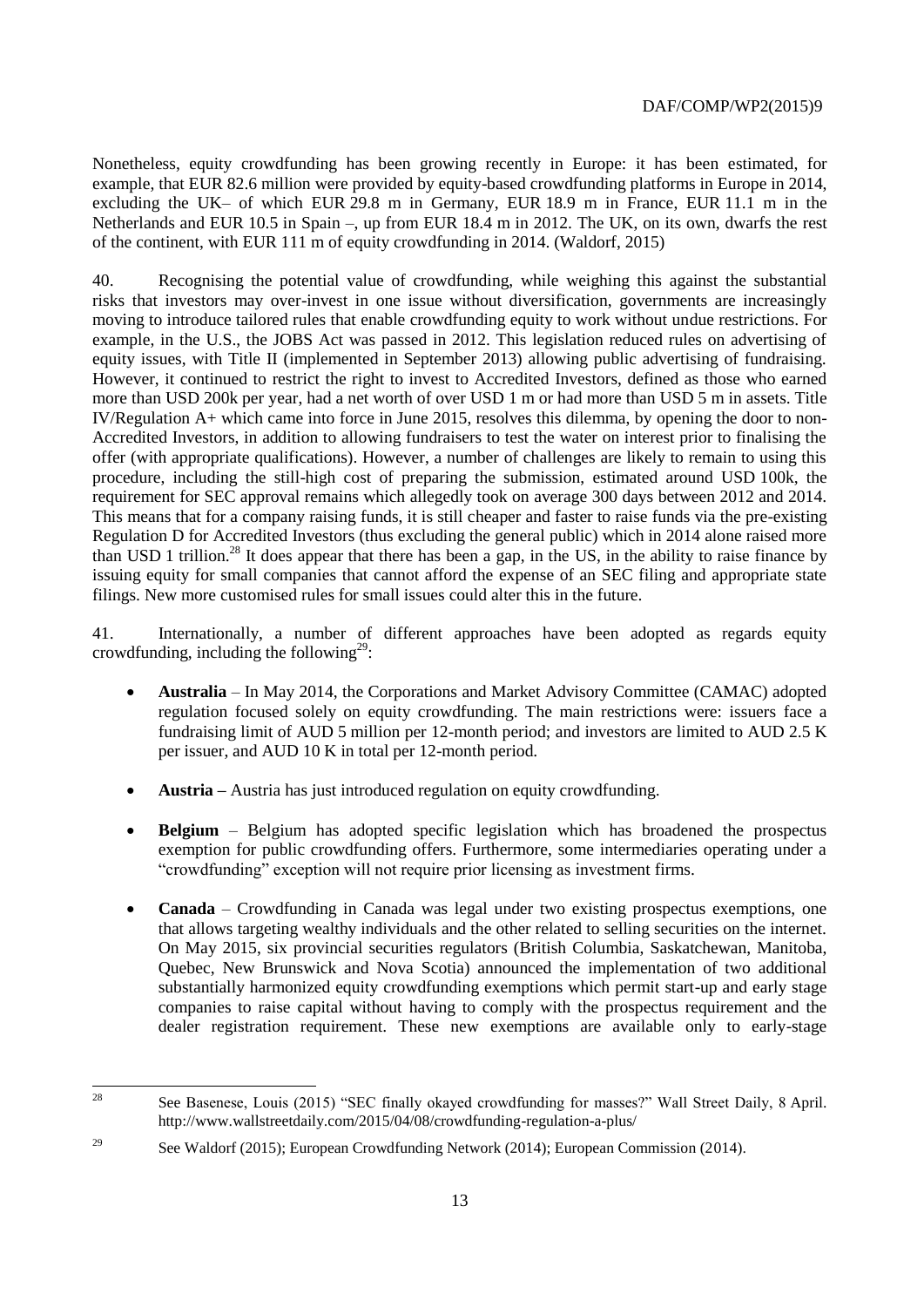businesses and not to larger companies that currently distribute securities as reporting issuers. Ontario is expected to follow with its own regulations on the fall of 2015.

- **EU-wide rules -** Publicly soliciting investments or the act of public offering is regulated by the Prospectus Directive<sup>30</sup>. The Directive harmonises the drawing up, approval and distribution of the prospectus when securities are being offered to the public in the EU. The Prospectus Directive contains a harmonised exemption for offerings that do not exceed EUR 100 K, and allows individual Member States to implement a country-specific regime for offerings that are above EUR 100 K up to EUR 5 million. As such, different national regimes between the EU-wide exempted threshold of EUR 100 K and the EU-wide harmonised full prospectus regime above EUR 5 million have developed.
- **France** The French regulators, the AMF and the ACPR, issued rules and regulations for equity crowdfunding and peer-to-peer lending in France in October 2014. Cooperating with a partner who holds a suitable license from the national authorities usually exempts the crowdfunding platform itself from obtaining a license. Besides that compliance strategy, France has also introduced a light license to e-commerce operators that accept reclaimable funds or any funds that can otherwise be interpreted to fall under those regulations. Equity-based crowdfunding platforms can further benefit from a specific license that also includes limited permission to process payments. France recently also introduced a limited license for those that provide advice in the context of crowdfunding (thus, for those that operate a platform). The recent crowdfunding-specific regulation also introduced a light prospectus regime for public solicitations of up to EUR 1 million that take place via regulated crowdfunding platforms
- **Germany** Equity-based crowdfunding has been legal in Germany for some time. The large platforms have used a type of mezzanine instrument known as Partiarisches Nachrangdarlehen – or Subordinated Profit Participating Debt. This instrument allows investors to participate in the profits of the borrower. This form of subordinated debt instrument has thus far been exempt from having to publish a prospectus, and incurring the substantial costs of doing so, because interest is only paid if there are profits.

The recently adopted Government regulations – which entered into force on 1 July 2015 – closed this loophole while creating an exemption for online crowdfunding platforms. The proposed exemption allows crowdfunding projects up to EUR 1m to be published without an investor prospectus, as long as each investor is limited to a maximum investment of EUR 1,000. This exemption is restricted to subordinated debt instruments. The regulations also include a requirement for an Investment Products Information Leaflet (Vermögensanlagen-Informationsblatt), which is proposed to be manually signed and mailed by the investor, as well as rules on the advertising of crowdfunding projects online.

• **Italy** – Recently Italy implemented a specific "crowdfunding law" applicable to crowdfunding equity platforms, which are required to be compliant with a number of criteria not dissimilar to those that are normally required for intermediaries operating in the financial markets in order to be included in a dedicated register. A very specific stipulation is that only innovative start-ups can use equity-based crowdfunding portals and start-ups may not have been active for a period longer than 48 months before starting the campaign. In addition, the start-ups' turnover cannot exceed EUR 5 million p.a., and the company cannot have distributed dividends in the past. Before the equity offer can be promoted through an equity crowdfunding platform, 5 % of the equity offer is

 $30^{\circ}$ Directive 2003/71/EC.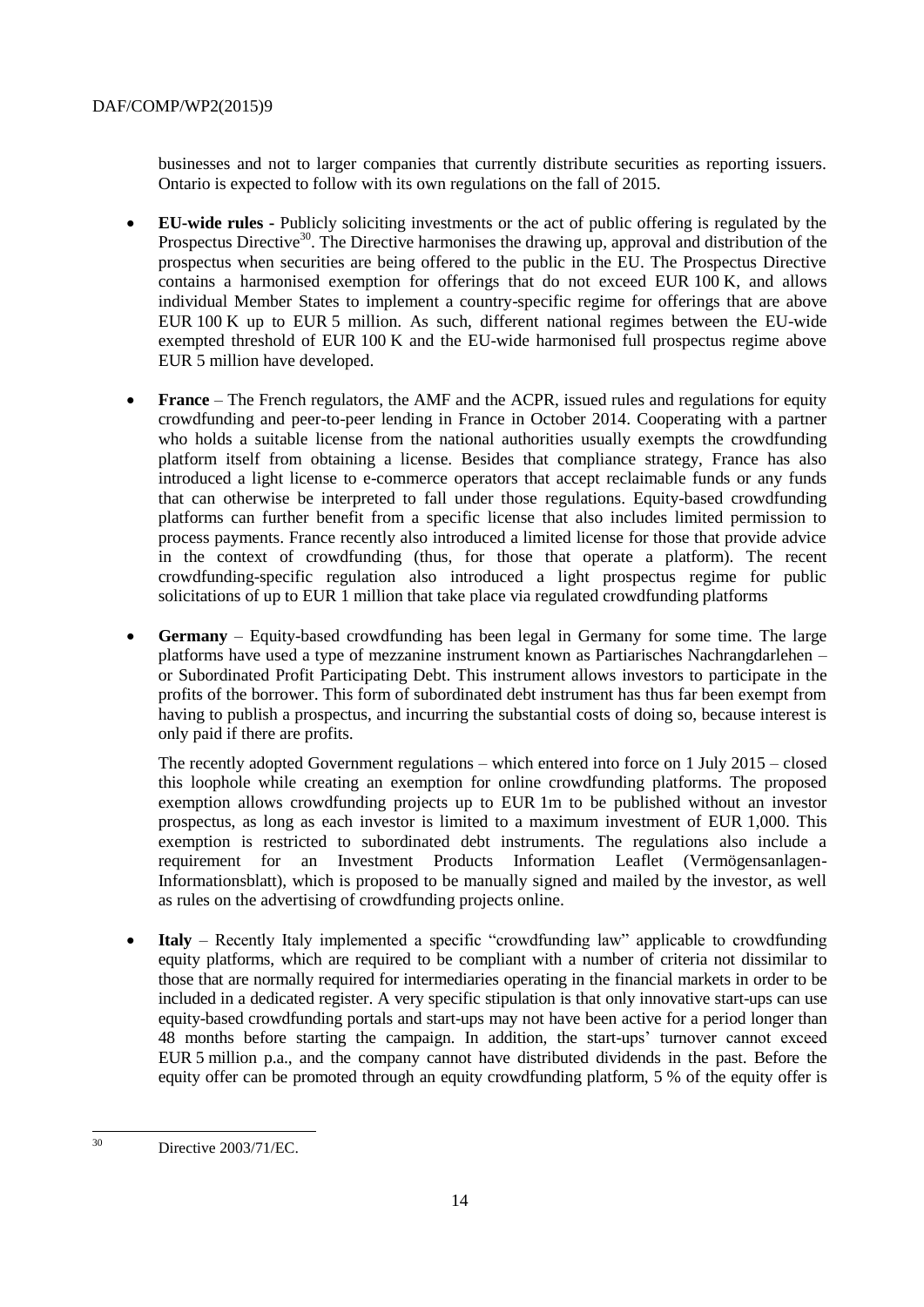required to be taken up by either professional investors (for instance a venture capital fund), a credit institution, a financial institution for innovation and development, or by an incubator.

- **Japan** Japan adopted regulations on crowdfunding in May 2015. The maximum amount of capital that can be raised is expected to be JPY 100 million per campaign, and a limit of JPY 500 K per individual investor has been set. An essential part of the regulation is that all data must be transparent and that investors should be educated about the risks involved.
- **Netherlands** While there is no specific crowdfunding regulation in the Netherlands, at the moment 30 companies have a licence or exemption to offer financial products through online platforms based on existing financial regulations. Investors are not permitted to invest in more than 100 projects, invest more than EUR 20,000 in equity through an online platform, or invest more than EUR 40,000 in debt. For projects raising in excess of EUR 2.5 m, a prospectus is required.
- **Portugal** In July 2015, the Portuguese Parliament approved a legal framework for online investing under which crowdfunding platforms will have to register with the financial regulator. At the moment no specific limitation for investors exist, but the legal framework leaves to the financial regulator the task of deciding upon the cap on investment (per single offering and total annual investment), with the possibility of differentiating between retail investors and professional ones.
- **Spain** Spain did generally not interpret equity-based crowdfunding platforms as activities that require a license. However, specific legislation has been introduced in relation to crowdfunding, limiting the use of equity and debt crowdfunding to a maximum EUR 2 m per project where nonaccredited investors are involved, and EUR 5 m where only accredited investors are included. It also places limits on the amount that each non-accredited investor can contribute.
- **UK**  The United Kingdom lacks specific regulation for equity-based crowdfunding. The British regulator has nonetheless extensively communicated their views on crowdfunding. Equity-based platforms are generally considered to operate within the requirements for regulated activities. Even if some platforms have claimed that they operate an exempted activity, the regulator's policy is to place most equity platforms under a regulated regime.

42. According to IOSCO, as of 2014, a number of government entities had begun or completed consultations on policy toward crowdfunding and many of these served as the basis for the rules mentioned above. These include<sup>31</sup>:

- Australia: Corporation and Markets Advisory Committee: Crowd-Sourced Equity Funding;
- Banque de France: Un Nouveau Cadre Pour Faciliter le Développement du Financement Participatif;
- European Commission: Crowdfunding in the EU Exploring the added value of potential EU action;
- Financial Conduct Authority (UK): Consultation document : The FCA's regulatory approach to crowdfunding (and similar activities);

 $31$ 

See Kirby and Worner (2014).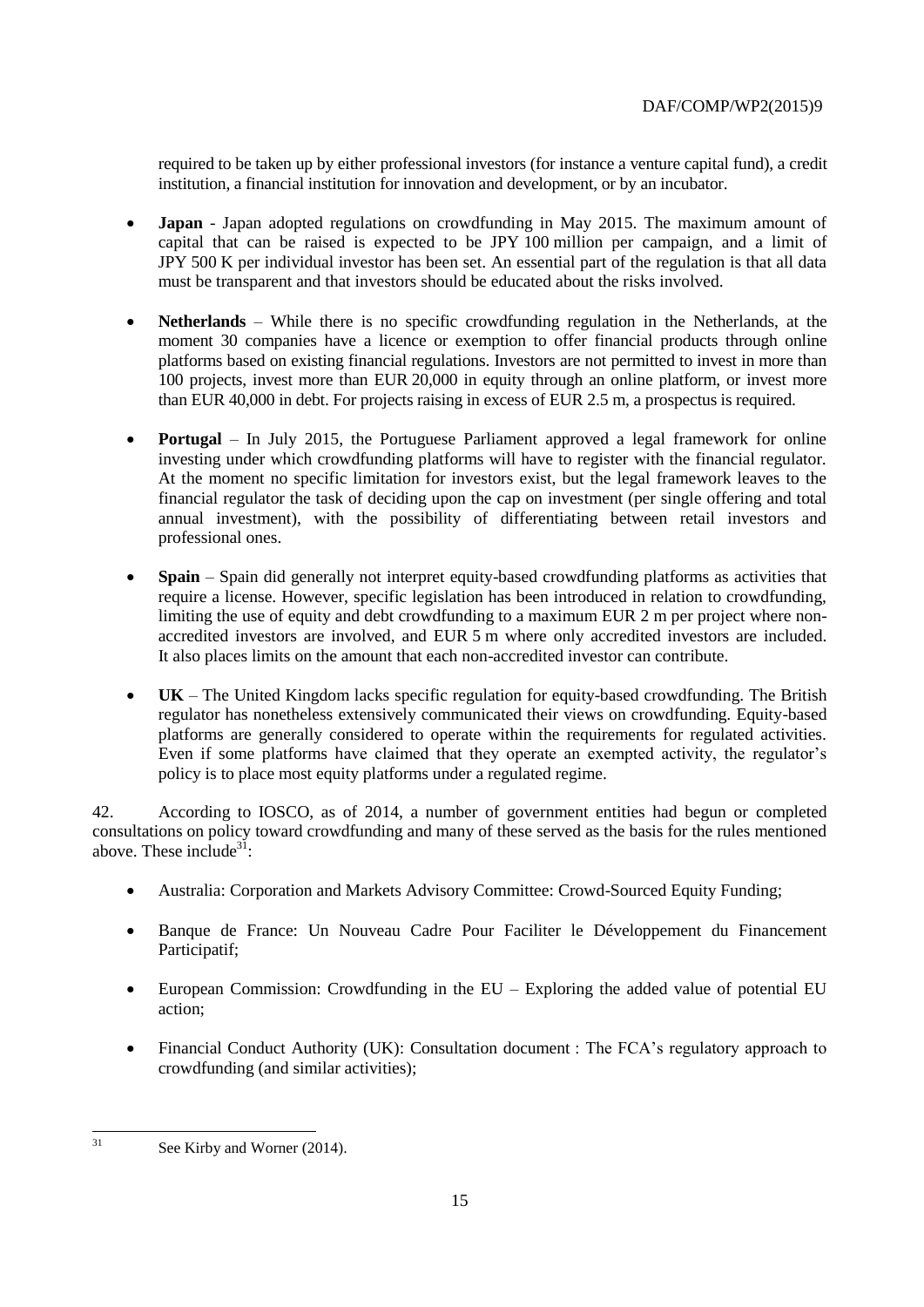- Ontario Securities Commission: Exempt market review, staff consultation paper, considerations of new capital raising prospectus exemptions;
- Securities and Exchange Commission (U.S.): proposed rules on crowdfunding.

43. The approach of governments to crowdfunding equity can differ substantially across countries. Increasingly, though, there may be room to allow small investments by small investors, provided the investors are aware of the risks they run and that they do not invest a high percentage of their assets in such uncertain products.<sup>32</sup>

#### *3.3 Virtual currencies*

44. Virtual currencies, sometimes called cryptocurrencies, are stores of value that can be traded between users.<sup>33</sup> While the best known such currency is Bitcoin, there are more than a hundred others.<sup>34</sup> The ECB has estimated the combined value of virtual currencies around the world as about EUR 3.3 b, as of February 2015 while Bohme et al (2015) estimate USD 3.5 b.

45. Trades of currency occur over currency "exchanges" on the internet, often with the exchange of virtual currency used as a payment for real world goods. The distinguishing features of virtual currencies are that:

- they have limited issuance (and often specific means of extending the amount of currency available);
- they use digital techniques for securing the transactions that,
	- on the one hand, provide public confirmation of the ownership of each coin keeping track of the entire history of ownership (in a "block chain"), to ensure that one unit of virtual currency cannot be sold multiple times by one owner, and
	- on the other do not necessarily identify the trader's full identity publicly.

46. Unlike nationally issued currencies, virtual currencies are not backed by the full faith and credit of a national government, nor are they governed by a regulation that restricts activities (e.g., legally preventing the sudden introduction of more currency). However, as long as the expectation of a purchaser is that others will accept the virtual currency as a store of value, they may be willing to purchase it.

 $32$ Observers may note that the level of restrictions for equity investments by small investors may be inconsistent with government permission for commercial gambling, which has a negative expected returns and can be equally destructive of people's financial well-being.

<sup>&</sup>lt;sup>33</sup> ECB (2015) defines a virtual currency as "a digital representation of value, not used by a central bank, credit institution or e-money institution, which is some circumstances, can be used as an alternative to money."

<sup>&</sup>lt;sup>34</sup> Gandal and Halaburda (2014) suggest that competition in the digital currency market will not result in a winner-take-all phenomenon (with one digital currency crowding out all others), despite the existence of strong network effects for an initially successful digital currency. While there may initially be strong network effects favouring one currency, these effects ultimately weaken as the currency's role as a financial asset (vs. means of exchange) becomes more important.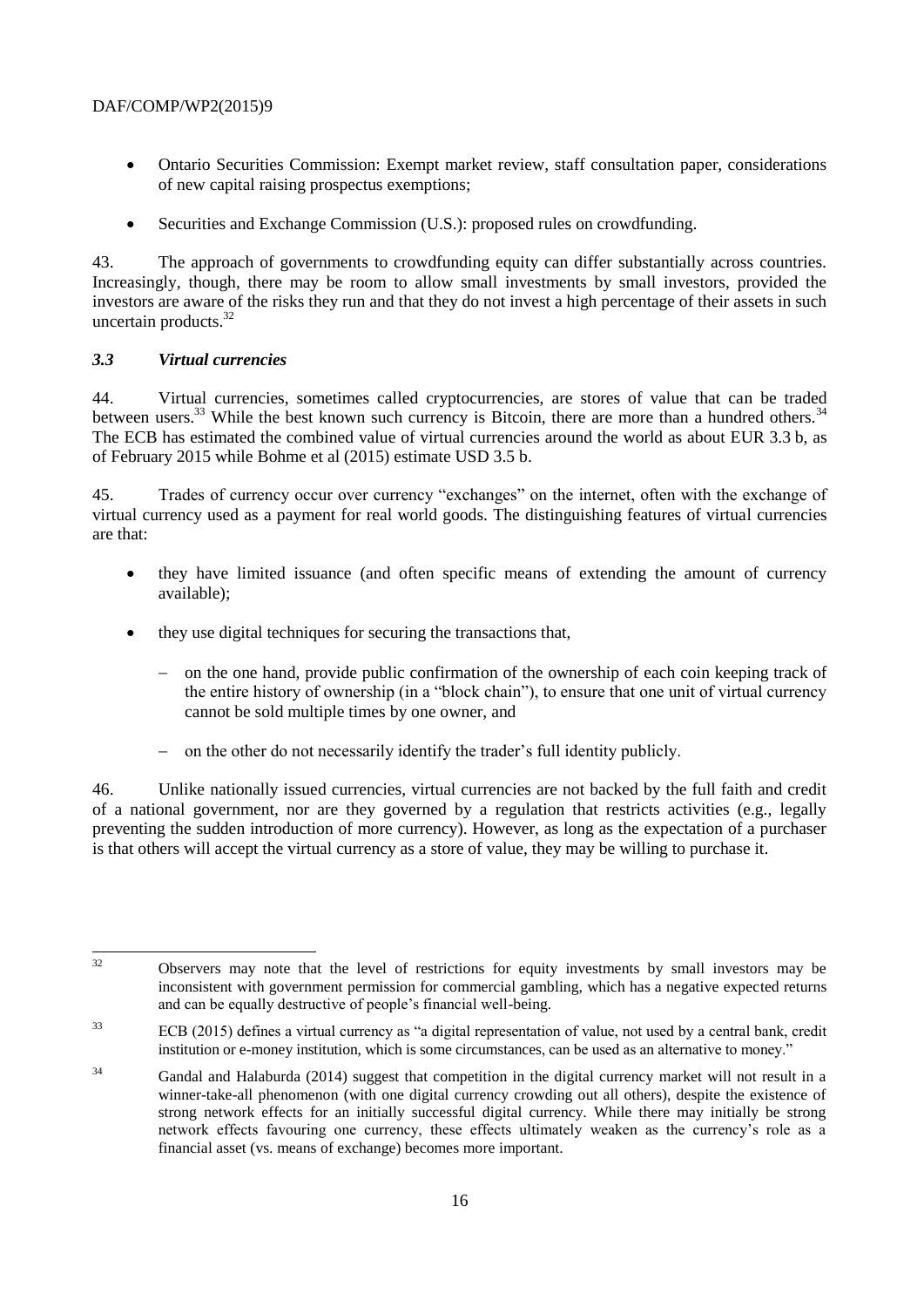47. The existence of non-governmental stores of value is not new. One of the most cited in recent times is frequent flyer miles. One major difference between these and virtual currencies is the ease with which the virtual currencies can be transformed back into legal tender currency, mainly, but not exclusively, through a number of exchanges and trading platforms that perform this conversion.

48. Virtual currencies provide an alternative to cash and other nationally issued currencies. They are smaller and more secure than paper currency. Virtual currency owners can make money both from the float and from issuing initial currency to themselves.

49. As a result of the apparent anonymity of transactions, some users of virtual currencies were involved in improper and illegal activities, including money laundering and transfer of value for illegal goods. As a result, certain governments have sought to take measures that effectively rule out its use as a currency. These create a clear and implied possibility of government's declaring the virtual currencies illegal<sup>35</sup>.

50. The focus on virtual currencies as a means of fraudulent transactions is perhaps due to a perceived high frequency of improper motives behind use of virtual currencies, which in turn is a result of the apparent anonymity built into the system. But in fact, cash is likely a much more anonymous means of transferring value than virtual currencies. The ownership string for virtual currency is public, though not the actual owner name and address. If that name and address are at one point identified by law enforcers, law enforcers have a powerful mechanism to track entire chains of transfer of value, in a way that cash would never allow. The arguments used against virtual currency anonymity may thus be much weaker than comparable arguments against cash.

51. Governments may be particularly anxious to ensure that virtual currencies do not supplant the currencies they issue, as the worry has been expressed that if virtual currencies substantially supplanted cash, central bank ability to conduct monetary policy might be placed at risk and the seigniorage<sup>36</sup> from issuing currency could be reduced. However, Blundell-Wignall (2014) argues that virtual currencies cannot undermine the ability of central banks to conduct monetary policy, as long as taxes are paid in legal tender which, in turn, requires that banks "be able to clear with the government's bank, most the central bank." Moreover, supplanting does not currently appear to be a real risk, as the level of public trust in virtual currencies is limited. Nonetheless, to the extent a regulator is selected for virtual currencies in the future, there is an open question as to whether central banks should be given the role to regulate virtual currency, or whether other bodies with a less direct financial interest in the regulatory outcome may be more appropriate.<sup>37</sup> While central banks and finance ministries may have an interest to maintain seigniorage, they also may have a counterbalancing strong experience with oversight of currency.

 $35$ Even if a virtual currency is not declared illegal, discussing the possibility that a currency could be made illegal damages the mutual confidence in the future value of the virtual currency that is necessary for both parties to a transaction to regard it as serving as a store of value.

<sup>&</sup>lt;sup>36</sup> Seigniorage is the value earned by institutions that issue currency. It is a powerful generator of revenue, particularly in jurisdictions in which foreign users rely on the currency for transactions without ever returning the currency to the issuer.

<sup>&</sup>lt;sup>37</sup> ECB (2012) states that virtual currency schemes "do indeed fall within central banks' responsibility as a result of characteristics shared with payment systems, which give rise to the need for at least an examination of development and the provision of an initial assessment." The issue of jurisdiction for de-centralised currencies operating independently of state control could require international cooperation (p.42).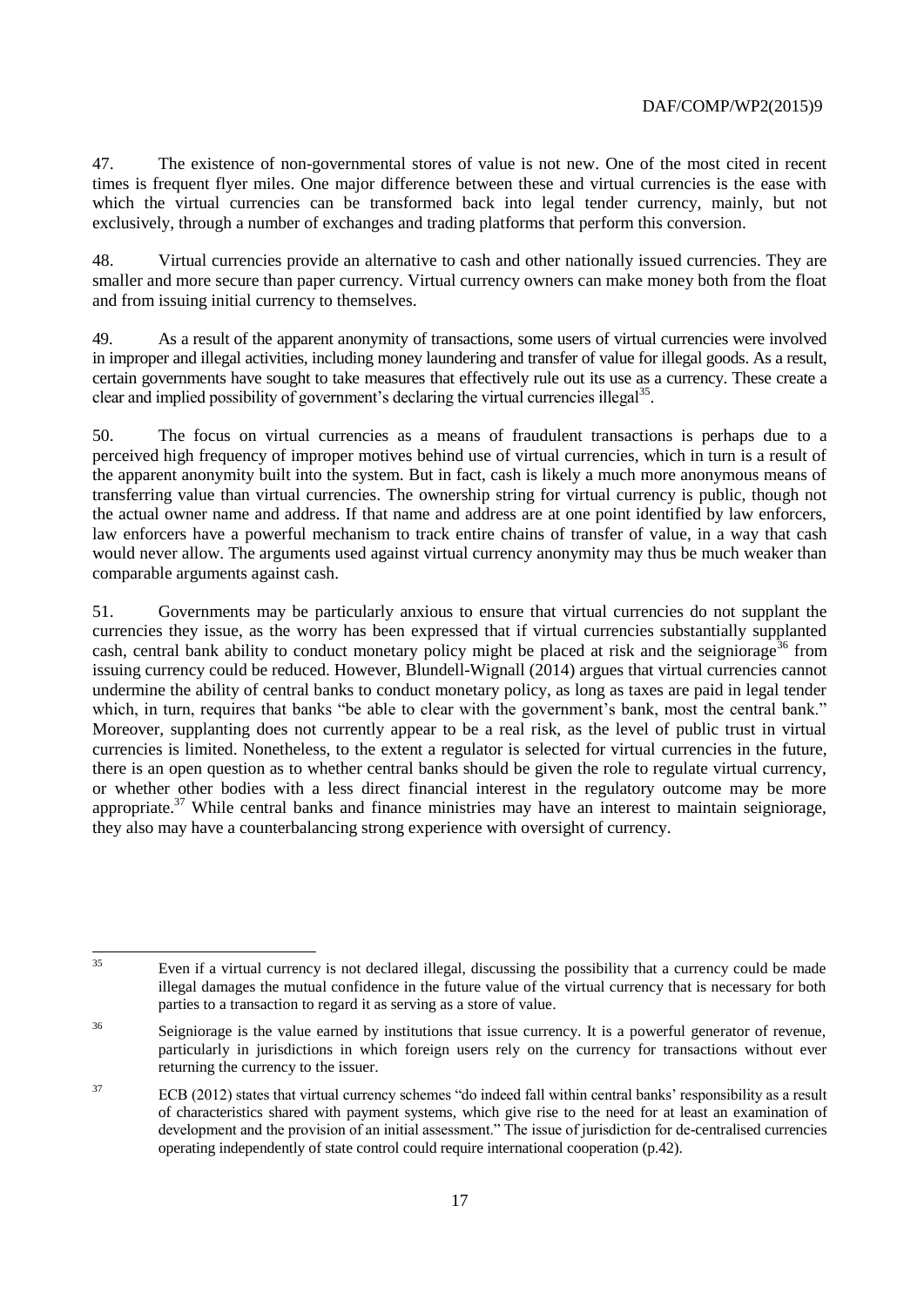## *3.3.1 Regulatory challenges ahead*

52. Risks from using virtual currency are real. Exchanges may be breached, with resultant theft of virtual currency. If people lose their assets and become poor, the government may have to pay benefits to more people than it otherwise would. For virtual currencies to succeed and grow, rules will be needed that "provide clear guidelines on registration and know-your-customer rules."<sup>38</sup> Repudiation of virtual currency as a currency, as has occurred in China, Germany, France, Korea and Thailand, will clearly make growth a challenge. Even where virtual currencies are permitted, only an estimated 3 out of 10,000 merchants accept virtual currencies<sup>39</sup>.

53. If competition from virtual currencies is encouraged, a clear identification of virtual currencies as currencies would be needed. The UK has taken a position on virtual currencies that exempts them from VAT, thus treating them, in and of themselves, as currencies and not as goods or services. At the same time, the UK is requiring that virtual currencies provide mechanisms to prevent money laundering. According to a 4 August 2015 article, the Australian Senate is expected to announce that cryptocurrencies will be treated as currencies in Australia.<sup>40</sup> The U.S. Internal Revenue Service, in contrast, has issued guidance that treats virtual currencies as property.<sup>41</sup> The challenge of determining the appropriate tax status of virtual currencies remains to be settled in the future.

## *3.4 Innovative payment / currency exchange solutions*

54. Substantial changes in the costs of payments and exchange of currency have occurred in some jurisdictions. For the purpose of this note, payments can be payments from an individual to a merchant or to another individual (including cross-border payments that are remittances or currency exchanges). In recent years, for making payments, a variety of applications have developed that rely on telephones. M-Pesa, for example, allows payments to merchants and has grown to a significant volume in Africa, along with other payment providers. In the UK, Paym was launched in April 2014, allowing customers to switch money from accounts in participating banks via mobile phone numbers. Barclays has introduced PingIt in the UK. In France, Orange launched OrangeCash in February 2014 and Vodaphone has introduced M-Pesa in various European countries.<sup>42</sup> These services are notable because, currently or in the long run, they may reduce the key role of banks and payment cards for transactions that involve a payment.

55. Regulation can have a substantial impact on the success of innovative payment systems. In particular, key questions are whether the payment provider is treated as a bank and how access to bankbased funds is provided via the existing financial system. While traditional payment system access is crucial for mobile payments in certain countries, in others the system can be viewed as running a small size and self-sustaining network for depositing and withdrawing cash. Cash can be paid into M-Pesa, at a participating M-Pesa outlet (e.g., a small local grocery store), and then sent to a person who would retrieve cash at another outlet. In 2012, M-Pesa's Kenyan network linked with over 37,000 mobile money agents and 25 banks, with 15 million active customers.

<sup>38</sup> See Blundell-Wignall (2014), p. 11. Note that know-your-customer rules require that financial institutions are satisfied that customers transacting with them are truly the people they say they are.

<sup>&</sup>lt;sup>39</sup> See ECB (2015).

<sup>40</sup> Accessed 5 August, 2015. [http://www.ibtimes.co.uk/bitcoin-deemed-regular-currency-by-australian-senate](http://www.ibtimes.co.uk/bitcoin-deemed-regular-currency-by-australian-senate-committee-1514009)[committee-1514009.](http://www.ibtimes.co.uk/bitcoin-deemed-regular-currency-by-australian-senate-committee-1514009)

<sup>41</sup> See [http://www.irs.gov/uac/Newsroom/IRS-Virtual-Currency-Guidance.](http://www.irs.gov/uac/Newsroom/IRS-Virtual-Currency-Guidance)

<sup>42</sup> Accessed 5 August, 2015. [http://www.fiercewireless.com/europe/story/vodafone-brings-m-pesa-mobile](http://www.fiercewireless.com/europe/story/vodafone-brings-m-pesa-mobile-payment-service-europe/2014-03-31)[payment-service-europe/2014-03-31.](http://www.fiercewireless.com/europe/story/vodafone-brings-m-pesa-mobile-payment-service-europe/2014-03-31)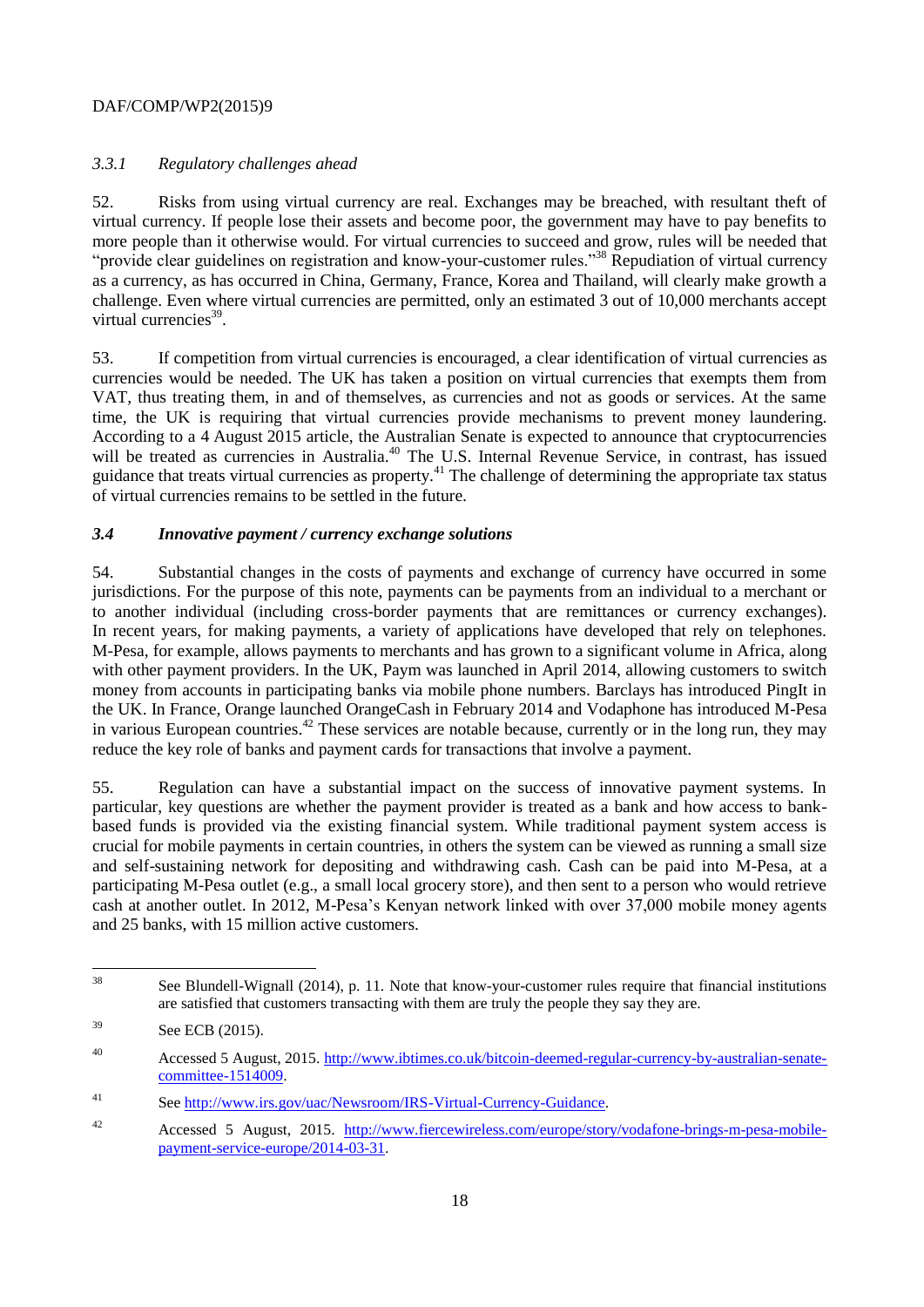56. Payment system operators like M-Pesa could argue that they should not be treated as banks, because they are not systemically important, do not receive access to central bank financing, do not create money, process only modest sums, and transfer only amounts that have already been deposited. Despite the fact that in some countries, like Kenya, M-Pesa primarily services the non-banked community, banks, in contrast, may argue that, since M-Pesa is providing many of the same services as a bank, it should be regulated as such.

57. Recent developments for payment mechanisms include introduction of so-called digital wallets. Digital wallets are devices for a consumer to make a payment that are not traditional payment cards (such as Visa, MasterCard, JCB) but may be linked to an individual's cards. Adoption of digital wallets in the Asia/Pacific region is significantly ahead of that in other geographies, being responsible for 23% of e-payments and, in China,  $44\%$ <sup>43</sup>. In-store use of digital wallets is substantially lower for the moment. Examples of digital wallets are Apple Pay, Google Wallet and PayPal in the U.S. and Europe, Japan's NTT DoCoMo's Osaifu-Keitai (with its mobile wallet launched in 2004), and Alipay in China.<sup>44</sup> Ultimately, if the owners of such services reached a wide network of merchants, they could conceivably bypass bank-controlled payment card networks.

58. Another development in the payment sector that is growing rapidly is peer-to-peer currency exchange. This form of payment occurs, in its simplest form, when someone with a currency from country A who wants currency from country B is matched (for example over an internet platform) with someone who wants to trade currency from country B for currency from country A. Small businesses and individuals, in particular, may have a difficult time accessing exchange rates close to the actual rate. For mid-market currencies, effective commission rates of 3% (and double that when viewing both sides of a trade) are not unusual. These can be cut to as low as 0.2%-1% using peer-to-peer intermediaries for trade matching. The challenge then becomes how to determine the appropriate base price for a currency exchange. One option is to adopt the announced benchmark price from large-scale trading. Another option is for traders to be matched according to specified rates that they offer for buying or selling a currency. Whatever basis is used for determining the fair value of exchange, the existence of currency trading options that match buyers and sellers can yield substantial benefits, reducing the frictional costs that may otherwise hinder the development of cross-border trade.

#### *3.4.1 Regulatory challenges ahead*

59. Regulatory challenges for mobile wallets and peer-to-peer currency exchange include how to deal with know-your-customer regulations, how to ensure consumer funds are protected, and whether banks have a necessary role in such regimes.

60. Know-your-customer rules help to limit fraud, money laundering and financing of criminal activities. Such rules may also make non-bank payment systems more difficult to operate. An open question is whether the same know-your-customer requirements should apply to sending USD 20 as sending USD 10,000. For M-Pesa, Kenya had a national identify card regime that facilitated know-yourcustomer rules in Kenya, and this was recognised by authorities as sufficient. Cross-border currency exchanges may find it particularly difficult to ensure know-your-customer rules are respected. The regulatory burden these rules will create may provide greater incentives for clients who expect to be repeat customers, such as small enterprises or regular senders of remittances, to participate in the system, while creating obstacles for individuals engaged in one-time exchanges.

 $\overline{43}$ See WorldPay, 2013 as reported in Deloitte 2015.

<sup>44</sup> See Deloitte (2015).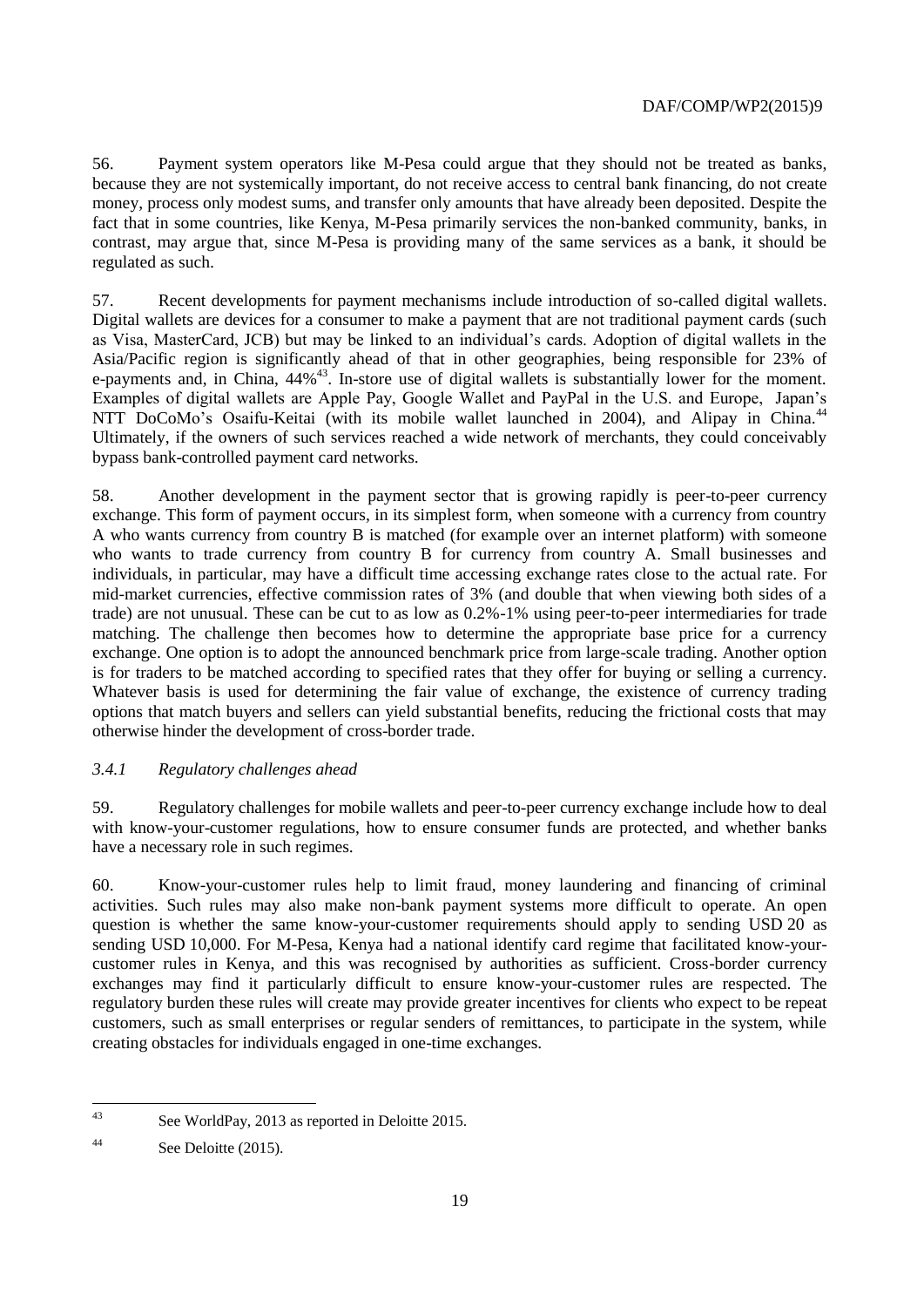61. Banks may view payment regimes that have a potential to bypass bank regimes (and reduce bank profits from payment cards) as a competitive threat. Absent regulation, banks could seek to restrict access to customer accounts that might be necessary for some non-bank payment schemes to operate or non-bank currency exchanges. In particular, it may be desirable that mobile payment systems are not required to affiliate with banks, particularly when regulators are satisfied that the relevant non-bank institutions leading the payment schemes ensure satisfactory traceability, auditability and security of client funds.<sup>45</sup>

## **4. Ensuring regulation does not unduly prevent innovation**

62. The purpose of this section is to provide informal evidence of the effect of regulation on success of innovative products and to give examples of regulation that appear beneficial to such success.

63. Consider, for example, that if a regulation exists that means only banks can access payment systems and hold customer "accounts", then mobile phone based systems of payments may be required to operate through banks and will not be able to establish genuinely independent systems of operation. For mobile payment services in East Africa, rollout of mobile payments was quite different in some countries, as were regulations. For example, in Kenya and Uganda, by 2011-12, mobile money subscriptions reached 17.8 m and 2.1 m customers respectively, with the ratio of mobile money subscriptions to mobile phone subscriptions at 71 % and 13% respectively<sup>46</sup>. In Uganda, a regulatory approach was adopted that focused on extending the banking regulation to mobile money, and involved initially only one [a single?] bank being permitted to partner with one [a single?] mobile phone provider. In Kenya, by contrast, the most successful company by market share (M-Pesa) grew as a company that was *not* based [reliant?] on a bank partnership, but on an independent branchless banking concept, with small retailers accepting and redeeming funds in transactions.

64. The differential penetration of alternative finance (mainly peer-to-peer lending and crowdfunding) in European countries may also be an indication of different and sometime innovationrestricting regulatory conditions – though systematic evidence on regulatory differences is currently lacking and would be a worthwhile topic for future study. This differential is dramatically illustrated by Table 2.

 $\overline{45}$ See Makin (2010).

 $^{46}$  See Apecu et al. (2014).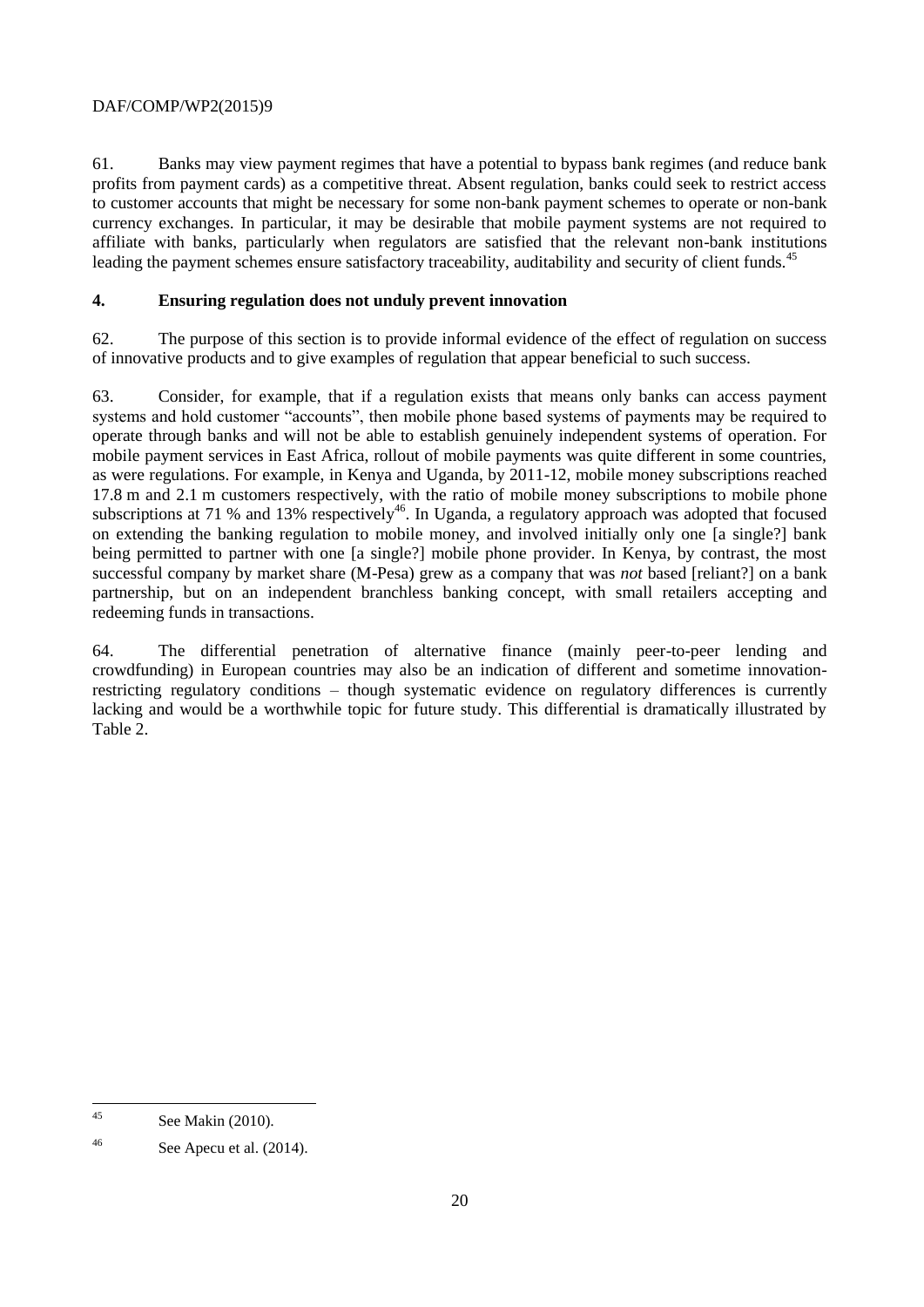

#### **Table 2. Alternative finance volume per capita in €**

Source: Wardrop et al (2015).

65. A part of the difference between the UK and other European countries may be driven by higher general acceptance of using the Internet for retail transactions in the UK. According to a recent speech by Alex Chisolm of the CMA, "[T]he UK is among the most advanced ecommerce users of the large western economies, with 13.5% of our retailing online (vs 11.5% in US and 9.7% in Germany, European average of 7.2%). The average UK household will spend over GBP 2,000 online this year..."  $47$  While such differences in Internet usage for purchases are large, they do not appear sufficient to explain the size of the difference in alternative financing penetration between European countries, often in the range of 10 to 1. Differences in regulatory approach by the FCA, HM Treasury and other UK institutions may have influenced the spread of alternative finance in the UK, even if regulatory differences do not explain all the variation in alternative finance penetration.

66. Active regulatory steps taken by the UK include<sup>48</sup>:

- requiring banks that reject an SME for finance to refer it to others and sharing of SME credit data with designated platforms, such as peer-to-peer lenders and crowdfunders, allowing "SMEs to look beyond the big banks for the lending they need to grow"<sup>49</sup>:
- creating a customised regulatory regime for peer-to-peer and crowdfunding platforms, providing regulatory certainty to industry and customers;
- "acting to level the playing field between bank and non-bank lenders by creating a new bad-debt relief for P2P investments" (meaning that bad debt can be deducted from income before calculating income taxes);

 $\overline{47}$ See Chisolm (2015).

<sup>&</sup>lt;sup>48</sup> See HM Treasury (2015).

 $^{49}$  See HM Treasury (2015), p. 4.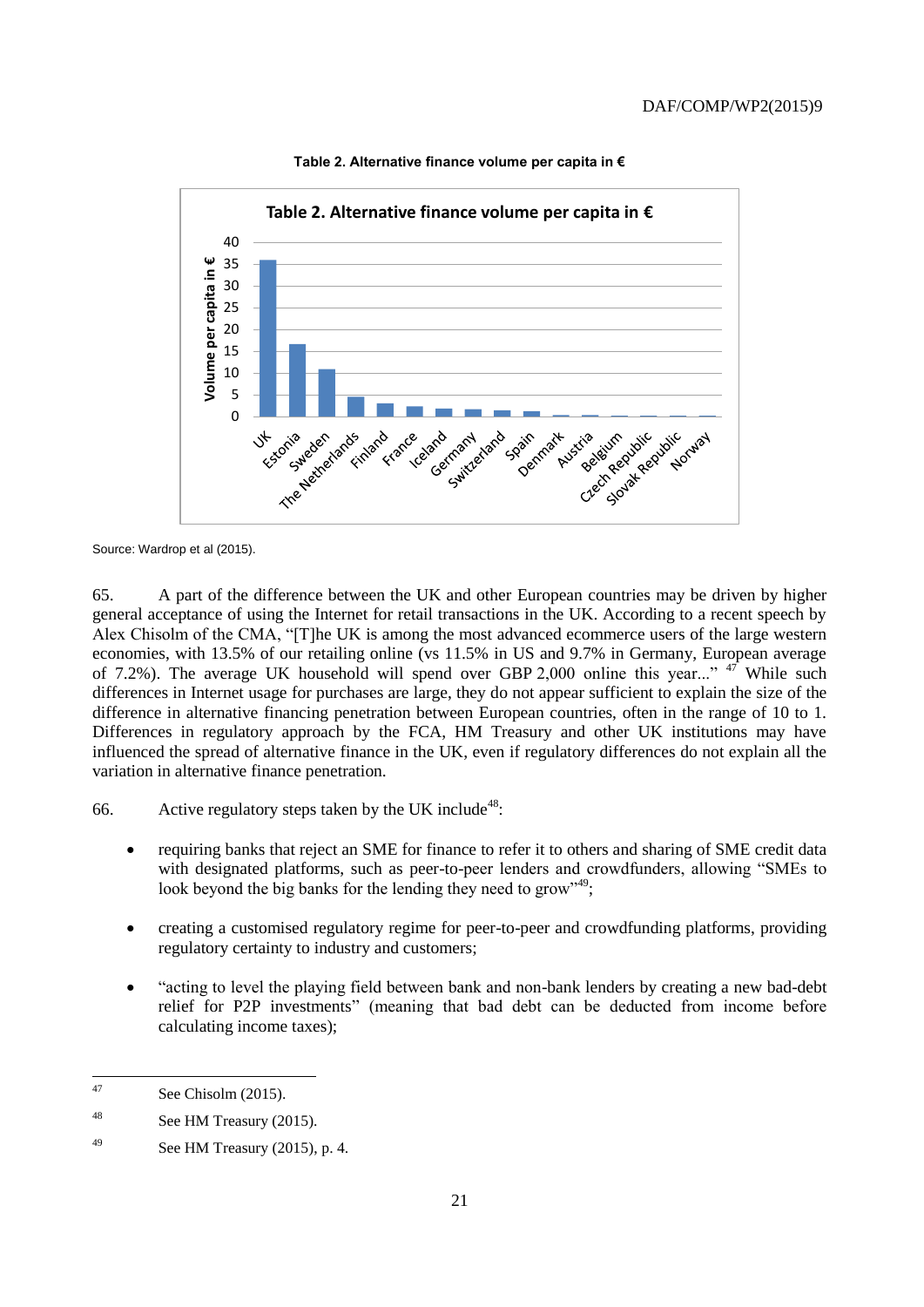- allowing investments via P2P to count for tax free retirement saving (and "committing to consult" for the same for crowdfunded debt-based securities);
- addressing "bans on assignment and deeds of priority, both of which had prevented business from seeking finance outside their established banking relationship.";
- providing GBP 85 m of British Business Bank investment via peer-to-peer and crowdfunding platforms;
- exploring improving access to credit data for trade creditors with a view to "allowing trade creditors to compete more effectively"<sup>50</sup>;
- creating a Payment System Regulator (started up on 1 April 2015) that has powers to "promote innovation, competition and the interests of end users in the UK payment sector. The PSR will have a remit over the major inter-bank and international card schemes, and will help ensure that challenger banks and small non-bank players can access the payment systems on fair and transparent terms."<sup>51</sup>

67. These steps appear designed to ensure not only that, where possible, a "level playing field" exists between banks and peer-to-peer lenders, but that regulation may be, in some sense, proportionate to the perceived risks and needs. Clearly, this can create a risk that regulation would be insufficient to prevent new and developing risks. Only time can tell whether such a regulatory approach will yield clear benefits or allow pent-up risks to develop.

68. Regulation alone may not produce the desired result if not complemented by adequate information, awareness and education, for both investors and users/borrowers.

 $50$ See HM Treasury (2015), p. 6.

 $51$  See HM Treasury (2015), p. 13.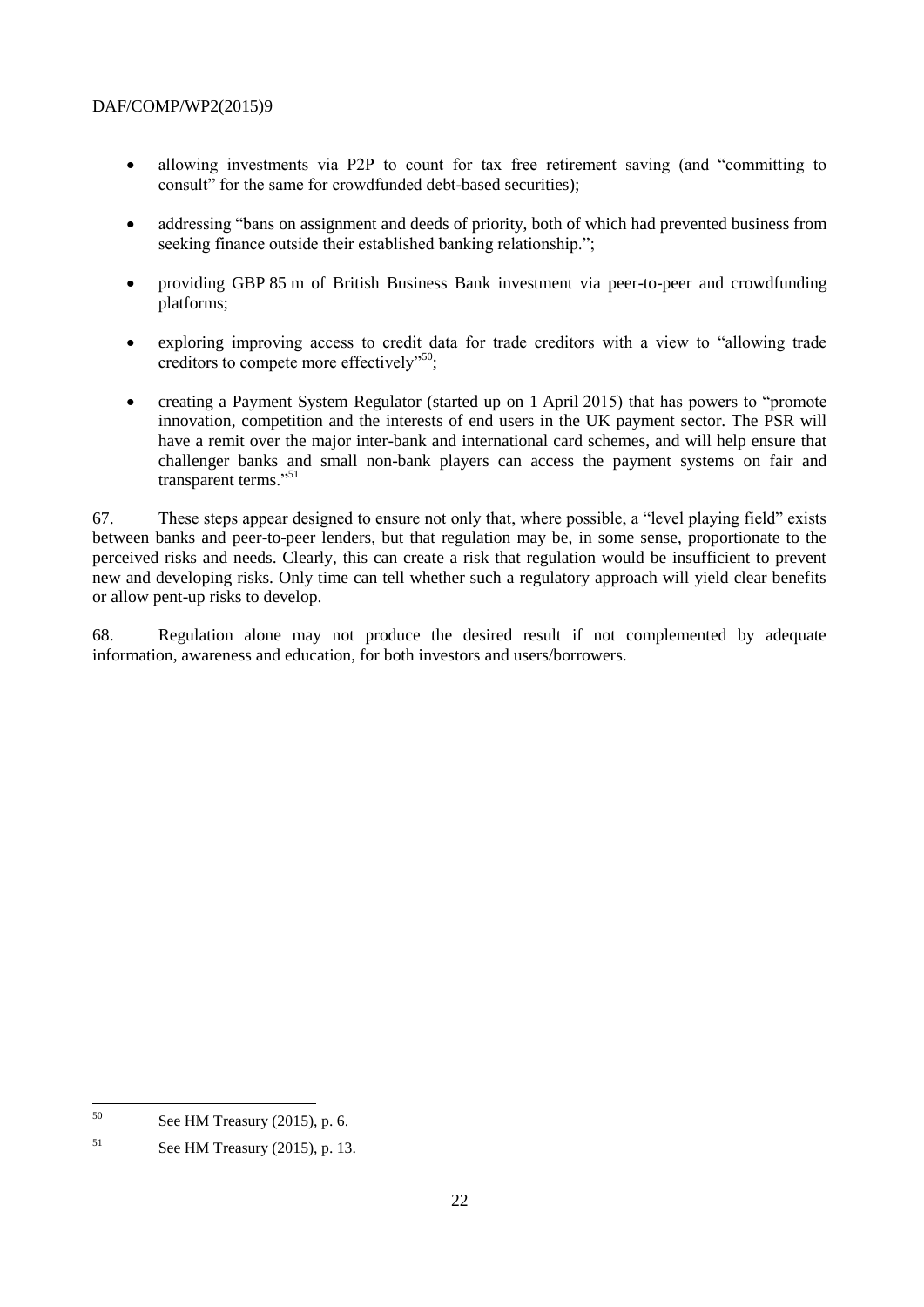## **5. Conclusion**

69. This note has provides a quick overview of selected products and business models that are in some sense disruptive to established ways of doing business in financial markets. The list is selective; other products and models could have been examined as well. The analysis itself is intended to illustrate challenges and not to draw strong conclusions.

70. As decisions taken on regulation can have a profound impact on the spread of innovative products, a key challenge that arises in all these areas is how to ensure consumer protection is maintained for new products and business models, particularly when new products are not adequately covered or regulated by existing rules.

71. Key factors to consider for consumer protection will include:

- What mechanisms exist for building consumer trust?
- What responsibilities are held by platforms?
- What responsibilities are held by platform users?

72. Another key challenge is how, and to what extent, should rules intended to pursue the broad public interest, such as know-your-customer rules, be interpreted for new products, especially to the extent that such rules, if interpreted at the strictest level, could potentially yield market power to established financial industry companies, excluding competitors and restricting options of consumers.

73. As governments face the challenge of producing regulations for innovative financial products, they may be called upon to determine whether to pursue a level playing field for new products or whether, even, to consider giving such products a better playing field, to the extent they may have disadvantages compared to existing products.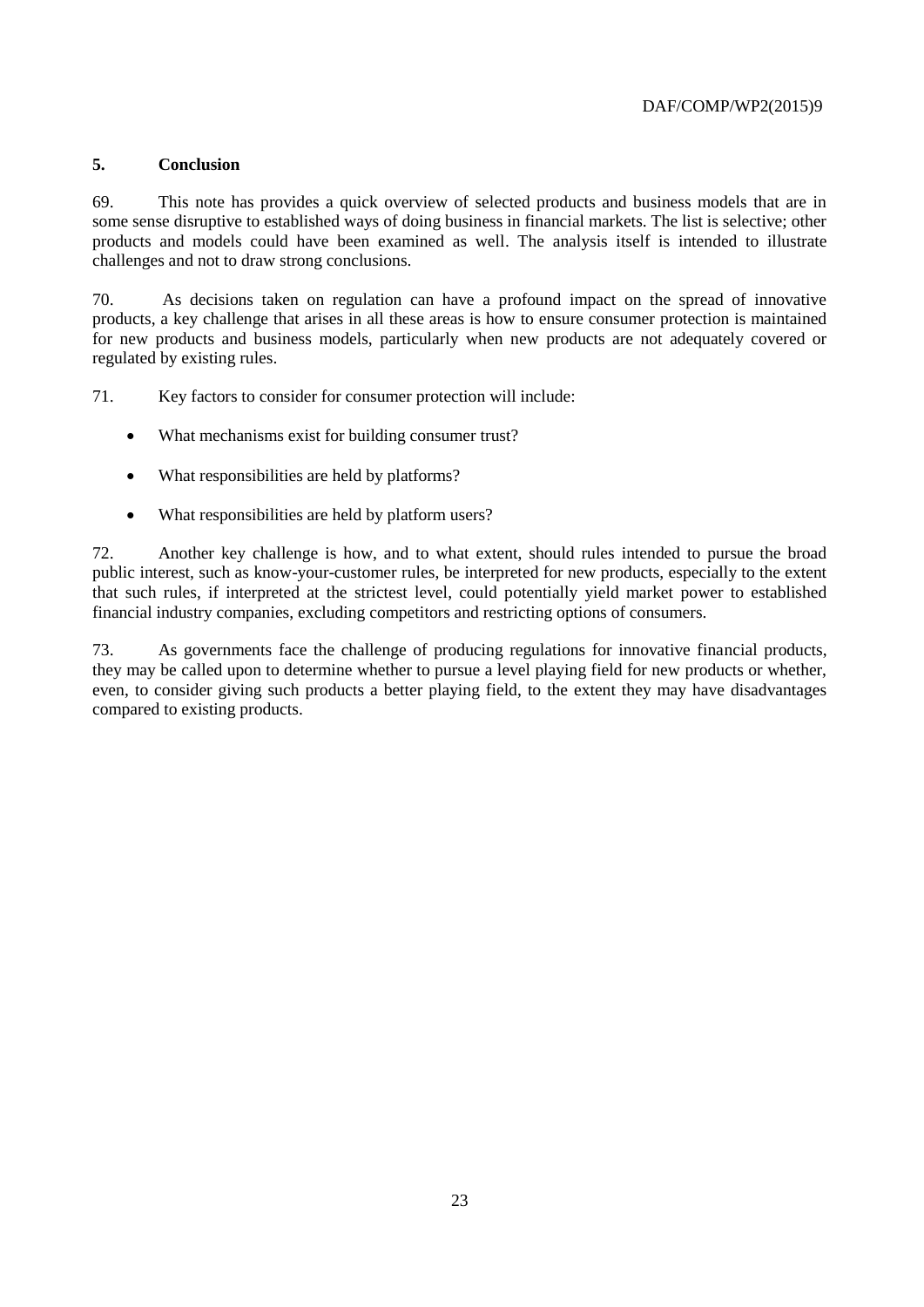#### **BIBLIOGRAPHY**

- Böhme, Rainer, Nicolas Christin, Benjamin Edelman, and Tyler Moore (2015) "Bitcoin: Economics, Technology, and Governance" Journal of Economic Perspectives, vol. 29(2) (Spring): 213-238
- Apecu, Joan, Irene Kaggwa Sewankambo and Yusuf Atiku Abdalla (2014) "Mobile money service provision in East Africa: the Ugandan experience,"in Lim, Aik Hoe and De Meester, Bart, "WTO domestic regulation and servies trade: putting principles into practice, pp. 201-220.
- Baeck, P., Collins, L. and Zhang, B. (2014) "Understanding alternative finance: the UK alternative finance industry report 2014" Cambridge University and Nesta. http://www.nesta.org.uk/sites/default/files/understanding-alternative-finance-2014.pdf accessed on 6 August 2015.
- Baeck, P., Collins, L. and Zhang, B. (2015) "The UK alternative fiannce industry report". Cambridge University Judge Business School and Ernst and Young.
- Barclay, Michael J., Christie, William G., Harris, Jeffrey H., Kandel, Eugene and Schultz, Paul H. (1999) "Effects of market reform on trading costs and depths of Nasdaq stocks", Journal of Finance, vol. 54( 1) (February) :. 1-34.
- Blundell-Wignall, Adrian (2014) "The Bitcoin Question: Currency versus Trust-less Transfer Technolgoy", OECD Working Papers on Finance, Insurance and Private Pensions, No. 37, OECD Publishing. http://dx.doi.org/10.1787/5jz2pwjd9t20-en
- Chisolm, Alex (2015) "Trust in digital markets", Speech at UEA, Centre for Competition Policy Annual Conference, 19 June. https://www.gov.uk/government/speeches/alex-chisholm-speaks-about-dataand-trust-in-digital-markets
- Deloitte (2015) "The impact of innovation in the UK retail banking market: a final report for the Competition and Markets Authority" Report, 30 July 2015.

European Central Bank (2012) "Virtual currency schemes" ECB report, October.

European Central Bank (2015) "Virtual currency schemes – a further analysis" ECB report, February.

- European Commission (2014) "Crowdfunding innovative ventures in Europe: the financial ecosystem and regulatory landscape." Final Report.
- Federal Financial Analytics, Inc. (2014) "The regulatory price tag: cost implications of post-crisis regulatory reform" accessed at http://www.fedfin.com/images/stories/client\_reports/Cost%20Implications%20of%20Post-Crisis%20Regulatory%20Reform.pdf on 5 August 2015.
- Gandal, Neil and Halaburda, Hanna (2014) "Competition in the cryptocurrency market," Bank of Canada Working Paper 2014-33.

HM Treasury (2015) "Banking for the 21<sup>st</sup> century: driving competition and choice." Report, March.